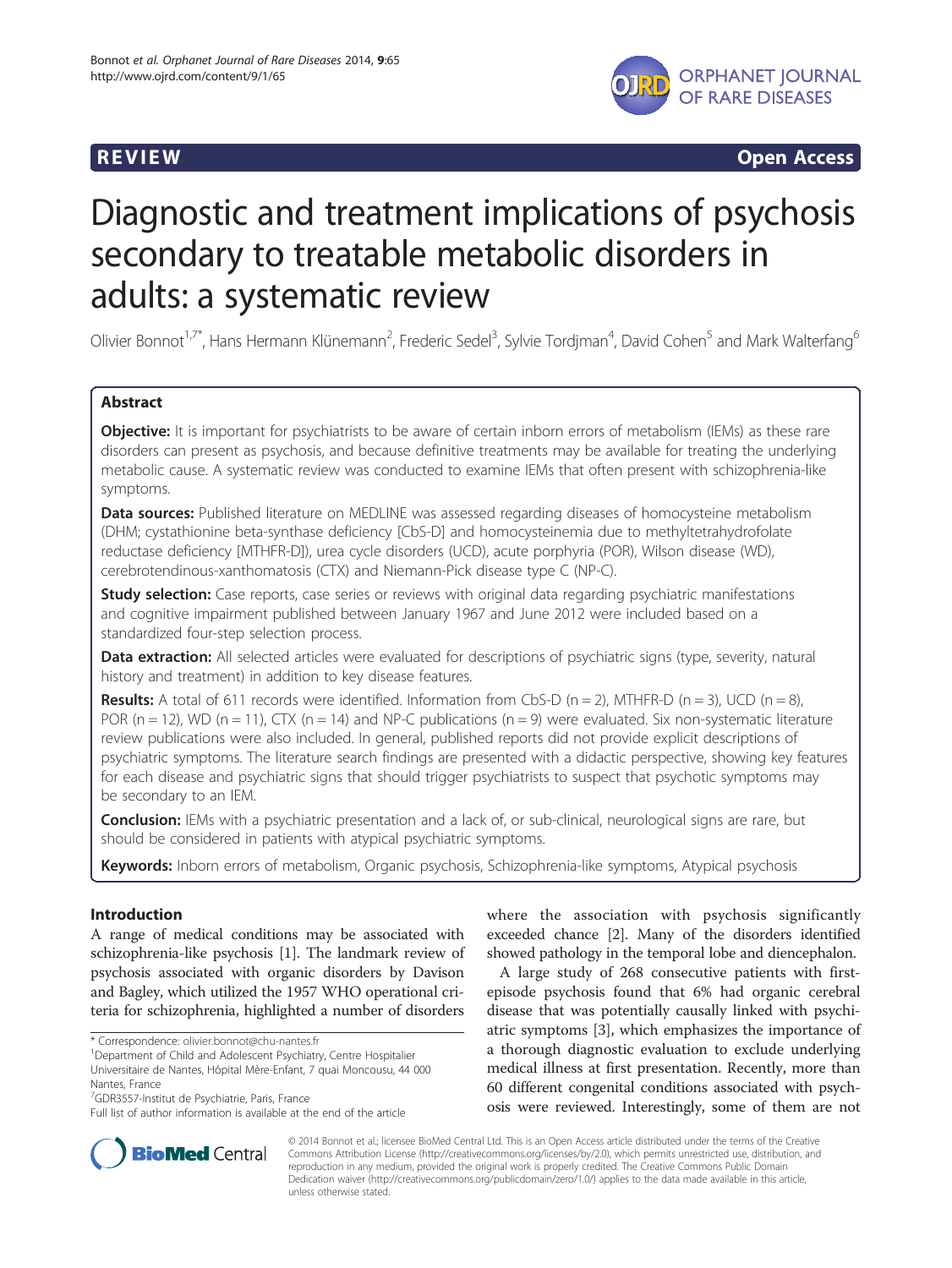associated with dysmorphia, mental retardation or prominent neurological features that may otherwise trigger a search for an organic cause of illness [\[4](#page-10-0)].

The diagnosis of medical or neurological illnesses underlying psychosis is of great importance as many of these conditions are progressive or fatal, associated with significant additional medical comorbidity, and may be partially or entirely reversible with definitive treatment. Inborn errors of metabolism (IEMs) represent a particular focus for research as they are frequently underdetected or misdiagnosed, a number are treatable, and new diagnostic methods and therapies have become available.

IEMs are a group of diseases that generally result from the absence or deficiency of an intracellular component of a metabolic pathway (usually, but not exclusively, an enzyme), which may lead to altered intracellular synthesis and catabolism [\[5](#page-10-0)]. There are hundreds of IEMs, and many remain poorly characterized. Most result in clinical disease due to the accumulation of substances that are toxic to, or interfere with, normal cellular function, or which may be due to the effects of a reduced ability to synthesize essential compounds.

The overall incidence of IEMs has been estimated to be approximately 40 cases per 100 000 live births [\[6](#page-10-0)]. However, this rate may be an underestimation, as new disorders continue to be discovered and characterized and because diagnostic techniques continue to improve in sensitivity and accuracy.

Up to 80% of IEMs are diagnosed during childhood, but an increasing recognition of late-onset presentations has recently raised awareness and diagnoses of adult-onset forms [\[7\]](#page-10-0). A number of adult-onset IEMs are associated with schizophrenia-like symptoms, including diseases of homocysteine metabolism (DHM), urea cycle disorders (UCD), porphyria (POR), Wilson disease (WD), cerebrotendinous xanthomatosis (CTX) and Niemann-Pick disease type C (NP-C) [\[7](#page-10-0)].

This article reports findings from a systematic literature review and provides a guide for the diagnosis of treatable IEMs associated with schizophrenia-like symptoms based on the review findings. The major features of IEMs that can be associated with psychosis are summarized, and a diagnostic algorithm to assist psychiatrists in the detection of atypical symptoms is proposed that may be related to underlying IEMs.

### Methods

### Review scope

A meeting was held in mid-2012 to decide which IEMs associated with psychosis are currently treatable, with the aim of conducting a systematic bibliographic search to address the clinical challenges associated with these conditions. Based on a consensus reached during that meeting, the following seven IEMs were chosen as a focus for this review: homocysteinemia due to methyltetrahydrofolate reductase deficiency (MTHFR-D), cystathionine beta-synthase deficiency (CbS-D), UCD, POR, WD, CTX and NP-C.

#### Literature search methodology and data sources

The public MEDLINE database was searched according to a standard four-step protocol, as described in the following sections and summarized in Figure [1.](#page-2-0)

#### Identification

All terms, including complete names and abbreviations for MTHFR-D, CbS-D, UCD, POR, WD, CTX and NP-C were searched alongside the generic tag, 'psy\*' using End-Note X5 software (Thomson Reuters), which enabled the identification and deletion of any duplicates. In total, 708 potentially relevant records published between January 1967 and June 2012 were identified, from which 97 duplicate records were removed. Seven separate EndNote databases were created – one for each IEM. The numbers of articles for each IEM database were: MTHFR-D  $(n = 12)$ ; CbS-D  $(n = 6)$ ; UCD  $(n = 15)$ ; POR  $(n = 75)$ ; WD  $(n = 451)$ ; CTX  $(n = 15)$ ; and NP-C (n = 31). Six non-systematic literature reviews were also identified and included [\[7](#page-10-0)-[12](#page-11-0)]. A total of 611 records were collated for screening.

#### Screening

Two groups worked separately in screening abstracts from relevant articles from the literature review (Group 1: M. Walterfang and H.H. Kluenemann. Group 2: O. Bonnot, D. Cohen, Sylvie Tordjman and F. Sedel). Case reports, case series with original data regarding psychiatric manifestations and cognitive impairments, and previous reviews containing relevant data were selected. Articles were excluded from full text analysis (see 'Eligibility' stage) according to the following exclusion criteria: 1) the article mentioned psychiatric manifestations without data pertaining to any of the seven chosen treatable diseases; 2) an unrelated article, mentioning an IEM without describing psychiatric presentations; 3) literature reviews not containing any new data and; 4) data already reported elsewhere. Screening excluded 26 of the initial records from the POR database and 400 records from the WD database. In cases where the two analysis groups did not agree, records were kept and included in the next step.

#### **Eligibility**

The same two analysis groups accessed the full texts of all remaining articles ( $n = 185$ ) and checked them further for eligibility according to the same exclusion criteria used in the abstract screening stage. The numbers of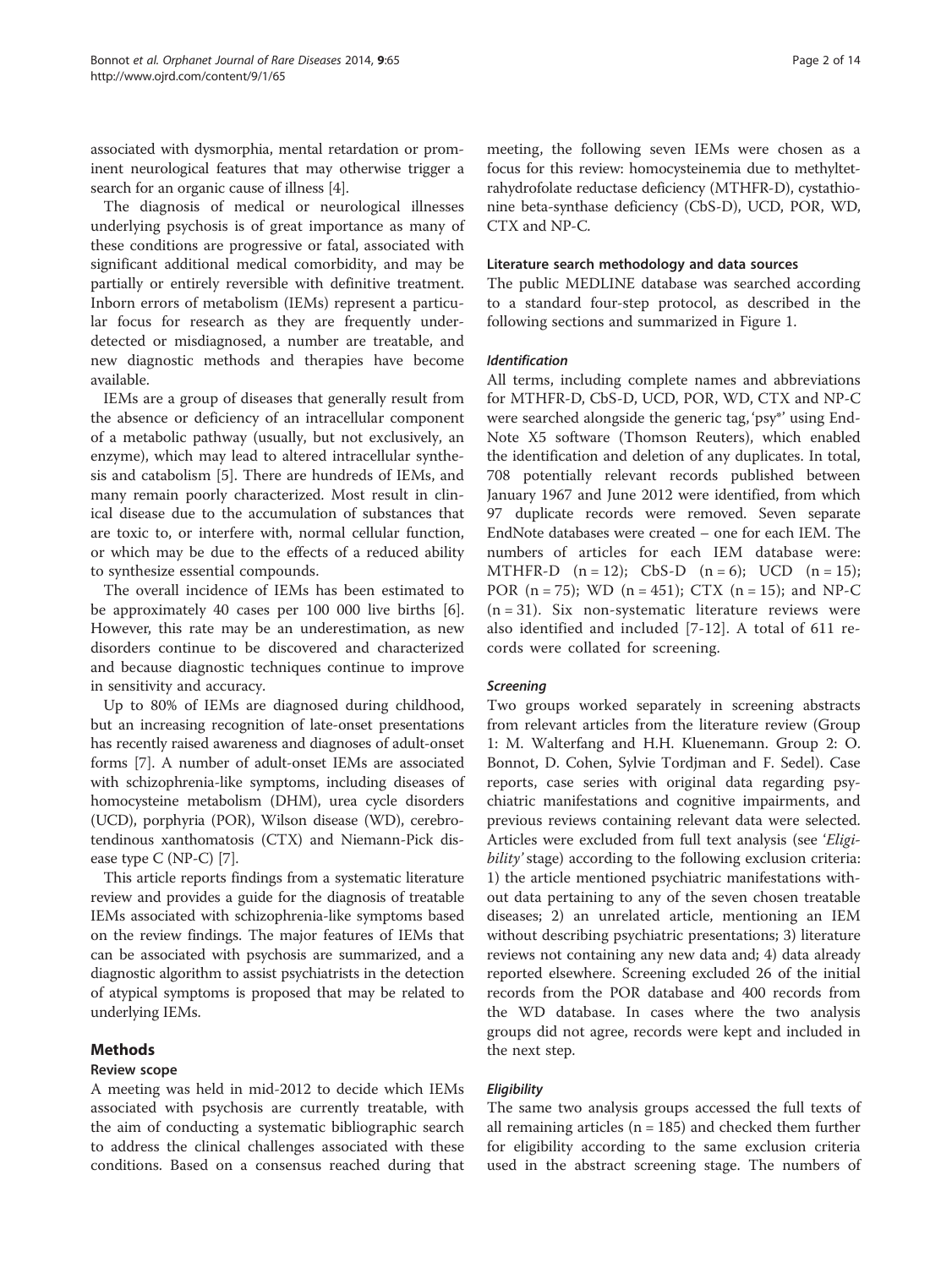<span id="page-2-0"></span>

articles considered eligible after this process were: MTHFR-D  $(n = 12)$ , CbS-D  $(n = 6)$ , UCD  $(n = 15)$ , POR  $(n = 49)$ , WD  $(n = 51)$ , CTX  $(n = 15)$  and NP-C  $(n = 31)$ . The six previous reviews were also kept.

#### Inclusion

Among the eligible records, information on key IEM disease features as well as psychiatric manifestations was included from the following numbers of publications, per database: MTHFR-D  $(n = 3)$ ; CbS-D  $(n = 2)$ ; UCD  $(n = 8)$ ; POR  $(n = 12)$ ; WD  $(n = 11)$ ; CTX  $(n = 14)$  and; NP-C  $(n = 9)$ . Including the six previous reviews, this brought the final total of source articles to 59.

#### Results

To understand the metabolic pathways implicated in these disorders, we will provide an explanation in the text referring directly to the cited diseases. For figures and complete presentation, we refer the reader to the KFGG website which illustrates theses pathways in detail [\[13\]](#page-11-0).

#### Disorders of homocysteine metabolism (DHMs)

CbS-D and MTHFR-D are two key DHMs that commonly feature psychiatric signs.

#### Key features of CbS-D

Homocysteinuria due to CbS-D is characterized by the involvement of the ocular, skeletal, central nervous and vascular systems. Prevalence is estimated around 1/344 000 birth in countries were systematic search of CbS deficiency is provided for every newborn, however recent data from systematic search for CbS *mutation* show

important prevalence up to 1/20 000 [[14\]](#page-11-0). Two articles that addressed psychiatric symptoms and psychosis were identified [[15,16\]](#page-11-0). The disease is an autosomal recessive disorder of methionine metabolism, caused by mutations in the CbS gene (21q22.3). CbS normally converts homocysteine to cystathionine in the trans-sulfuration pathway of the methionine cycle, and requires pyridoxal 5-phosphate as a cofactor. The other two cofactors involved in methionine remethylation include vitamin  $B_{12}$  and folic acid. Clinical diagnosis of CbS-D is confirmed by blood amino acid analysis (including total homocysteine measurement), assays of CbS enzyme activity, or screening for CbS mutations.

Patients appear normal at birth but display a progressive disease course if left untreated. Eye anomalies include ectopia lentis (in 85% of cases) and high myopia. Skeletal changes include genu valgum and pes cavus, followed by dolichostenomelia, pectus excavatum or carinatum, kyphoscoliosis and osteoporosis. A Marfan-like body habitus may occur, with tall stature and arachnodactyly. Thromboembolism affecting both large and small arteries and veins is the most striking cause of morbidity and mortality, and affects 25% of individuals by the age of 15 years. While some individuals have a normal IQ, mental retardation is common and, when present, may progress if the disorder is left untreated. Brittle hair and livedo reticularis have also been reported.

#### Psychiatric signs associated with CbS-D

In one of the few studies in this field, psychiatric illness was found in 51% of cases overall, with symptoms falling into four diagnostic categories: episodic depression (10%),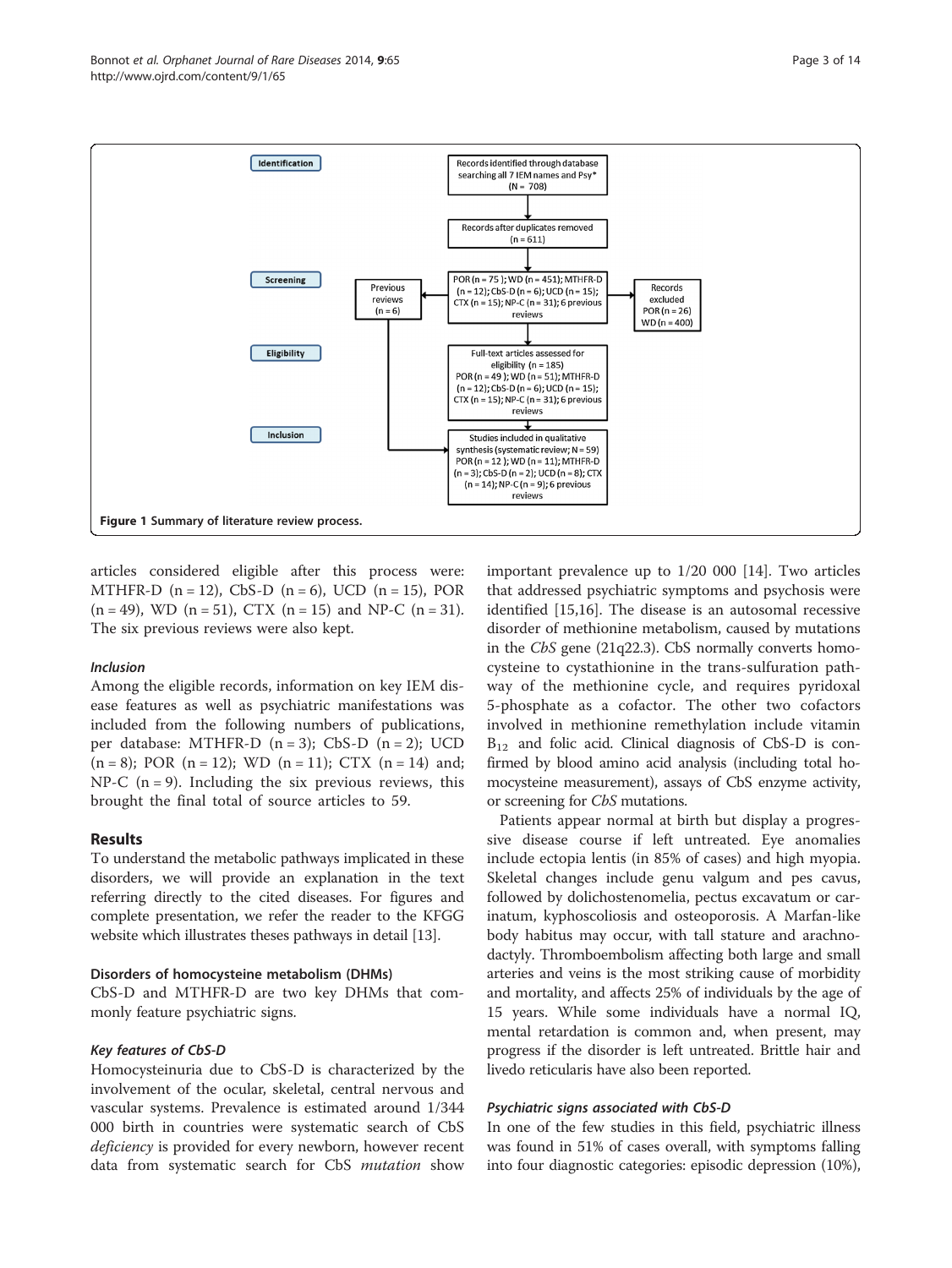chronic disorders of behavior (17%), obsessive-compulsive disorder (5%), and personality disorder (19%) [[15](#page-11-0)]. In the same study, aggressive behavior and other conduct disorders were particularly common among patients with mental retardation and those who were nonresponsive to vitamin  $B_6$ . In some cases, psychiatric symptoms may be the initial presenting symptom with no neurological signs [\[16\]](#page-11-0).

#### Key features of MTHFR-D

MTHFR-D is another autonomic recessive trait, and is caused by mutations in the 5,10-methylenetetrahydrofolate reductase (MTHFR) gene (1p36.3). MTHFR deficiency results in abnormal intracellular folic acid metabolism, and prevents reduction of 5–10 methylenetetrahydrofolate to 5-methyltetrahydrofolate – the methyl donor for the remethylation of homocysteine into methionine. As a result, the disorder leads to MTHFR-D and consequently to homocysteinuria and hypomethioninemia. To our knowledge prevalence is unknown.

The onset of MTHFR-D usually occurs during the first year of life, characterized by severe neurological signs, recurrent apnea, microcephaly and convulsions without megaloblastic anemia. However, there are some forms with onset during childhood, adolescence or adulthood that present with mental regression, ataxia and schizophrenialike psychosis. Other symptoms such as sub-acute degeneration of the spinal cord have been reported.

Diagnoses of DHM are made through analysis of amino acids by chromatography and total plasma homocysteine measurement; an elevated level is defined at >100 micromol/L [[17](#page-11-0)]. Methionine levels may be useful, as they are decreased in MTHFR-D and increased in CbS-D.

There are currently three recognized treatment modalities for DHM. For pyridoxine-responsive patients, treatment with pharmacological doses of pyridoxine combined with folic acid and vitamin  $B_{12}$  supplements is recommended. In pyridoxine non-responsive patients, the treatment should comprise a methionine-restricted, cysteinesupplemented diet in combination with the pyridoxine, folic acid and vitamin  $B_{12}$  supplementation. Betaine anhydrous is a methyl donor that may lead to lowering of homocysteine levels in MTHFR-D patients, and can be used as an adjunct to such a diet.

Homocysteine is cleared by transulfuration to cysteine and glutathione, an important antioxidant. Transulfuration requires vitamins  $B_6$  and  $B_{12}$ . Treatment with vitamin  $B_6$ , a precursor of homocysteine, can be effective in treating psychiatric symptoms if instituted early [\[7](#page-10-0)].

#### Psychiatric signs associated with MTHFR-D

Three articles were identified from the systematic literature review [\[18-20\]](#page-11-0). Psychiatric symptoms are not uncommon

in MTHFR-D, and may be the presenting symptom [\[18](#page-11-0)]. Their onset may be acute or may follow a more insidious course. Acute manifestations occur mainly after surgery, and present with visual and/or auditory hallucinations, thought disorder and delusions [\[18\]](#page-11-0). Roze and colleagues describe two siblings (16- and 24-year-old women) with presumed late-onset MTHFR-D. Three years after the diagnosis of her older sister, the 16-year-old sister was initially seen with a 3-month history of dissociative symptoms and delusions of persecution with visual and auditory hallucinations. One month prior to hospital admission, she had also developed an unsteady gait and urinary incontinence. She was previously healthy and had been an average student. Physical examination on admission showed only an areflexic paraparesis with an extensor plantar response on the right side and impaired vibration and position sense in the lower limbs. Diagnosis was made because her sister was known to have the disease. Combined daily treatment with intravenous hydroxocobalamin (2 mg), oral betaine  $(9 \text{ g})$ , L-carnitine  $(3 \text{ g})$ , and folinic acid  $(10 \text{ mg})$  was started, and a dramatic clinical improvement, with the recovery of arm function and the disappearance of psychotic features and lethargy, was observed after 6 weeks.

In a different approach, a recent meta-analysis examining the association between MTHFR gene polymorphisms and psychiatric disorders demonstrated a strong association between the MTHFR C677T gene variant and unipolar depression, schizophrenia and bipolar disorder, with odds ratios of 1.36, 1.44 and 1.82, respectively [\[20\]](#page-11-0). Notably, the metabolic syndrome secondary to antipsychotic medication may be more frequent in patients with reduced MTHFR activity associated with schizophrenia-like psychosis [\[21\]](#page-11-0).

It is well documented that aberrant methylated compounds are linked to mental state and behavior. A recent review of the 'one-carbon metabolism hypothesis' described a range of factors that can contribute to folate and/or vitamin  $B_{12}$  deficiency [\[22\]](#page-11-0). Moreover, folic acid is a water-soluble B vitamin involved in the synthesis, repair and methylation of DNA, leading to epigenetic regulation of crucial developmental genes implicated in the pathogenesis of schizophrenia [\[23,24](#page-11-0)]. Deficiency of B vitamins leads to an increased level of homocysteine, which is a highly toxic metabolite to neural and vascular development [\[25](#page-11-0)]. Elevated serum levels of homocysteine have also been shown to be associated with schizophrenia, although the evidence is far from conclusive [\[26,27](#page-11-0)].

### Urea cycle disorders (UCDs)

#### Key features

The urea cycle is the metabolic process by which the body eliminates nitrogen. Six enzymes take part in this process; a deficiency of any one of them disrupts this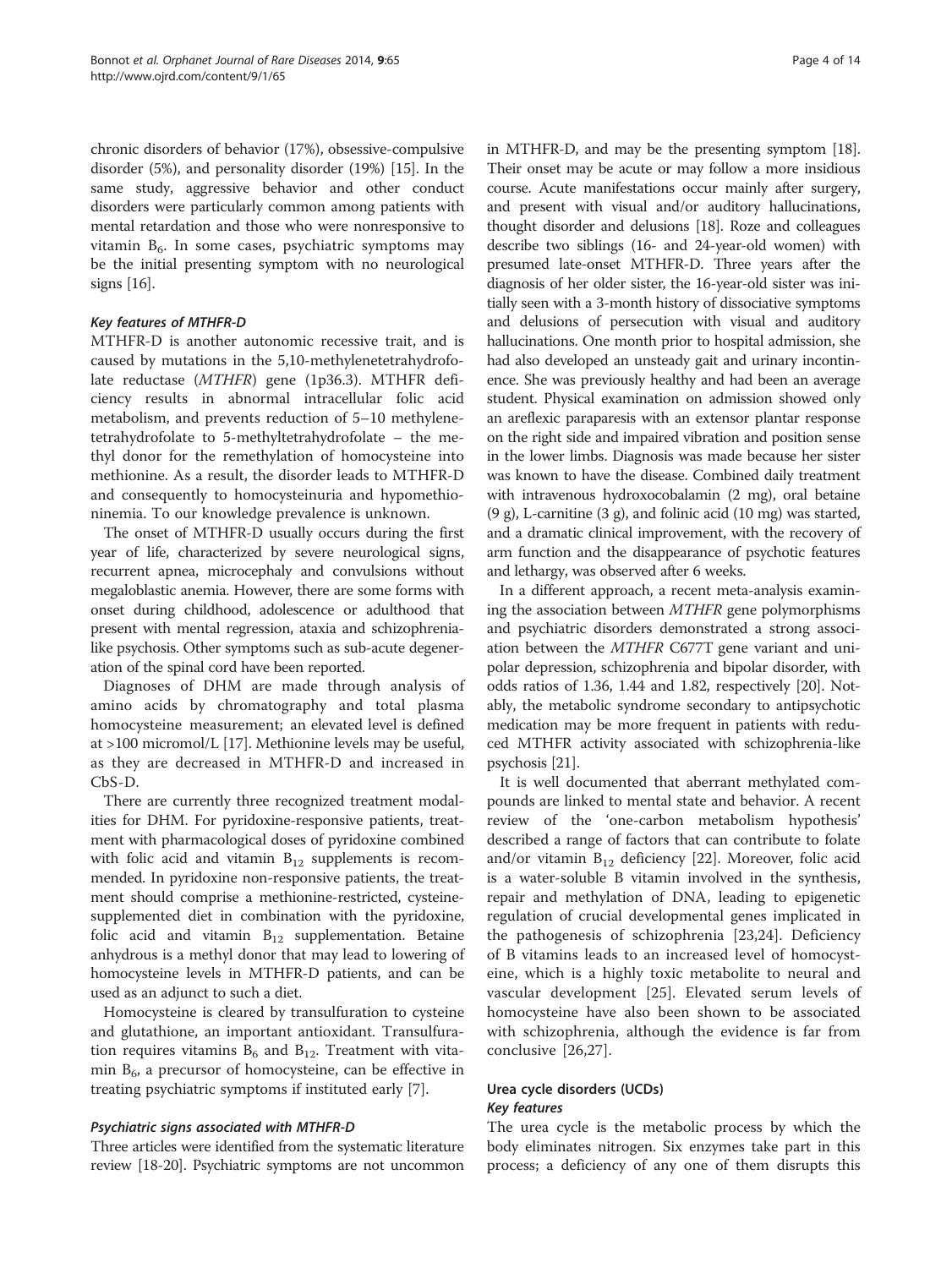pathway and results in excess nitrogen accumulating in the body in the form of ammonia. The six UCDs include deficiency of: 1) carbamyl phosphate synthetase; 2) n-acetylglutamate synthetase; 3) ornithine transcarbamylase; 4) argininosuccinic acid synthetase (also called citrullinemia); 5) argininosuccinase acid lyase and; 6) arginase. UCD has an estimated incidence of 1:8.000 [[28](#page-11-0)].

If the enzyme deficiency is severe, symptoms will be present at birth and can present as irritability, nausea and vomiting followed by lethargy, seizures and poor muscle tone. If left untreated, patients can develop respiratory distress or fall victim to coma or premature death due to pathological levels of ammonia in the blood.

If the enzyme deficiency is partial, symptom onset may not occur until childhood or adulthood. In such cases, symptoms may include nausea and vomiting associated with headache and a clouded sensorium in the context of infection or a high-protein diet. Medications may worsen or trigger the disease, particularly corticosteroids and sodium valproate.

There is no cure for UCDs, although prompt diagnosis allows measures to be taken that can reduce the consequences of hyperammonemia. Measurement of plasma ammonemia is key to the diagnosis of UCDs, and treatment consisting of a protein-restricted diet and special supplements is essential [[29\]](#page-11-0). In addition, several medications including sodium benzoate, sodium phenylacetate and sodium phenylbutyrate can bind with ammonia and remove it from the circulation. Hemodialysis may represent an alternative treatment, especially in emergency situations [[30](#page-11-0)].

### Psychiatric signs

Eight relevant articles were identified in the literature review [[31-38\]](#page-11-0). Arn and colleagues [\[31\]](#page-11-0) reported a 21 year-old white woman who presented 8 days postpartum with headache and confusion, and became uncommunicative. She was admitted to a psychiatric hospital and diagnosed with postpartum depression. Within 24 hours of admission (11 days postpartum) she became comatose and had generalized tonic–clonic seizures, decorticate posturing, and papilledema. She was treated successfully with hemodialysis and received intravenous sodium benzoate and arginine hydrochloride. Enns and colleagues reported a similar case, suggesting that UCD may present initially with postpartum psychiatric symptoms and may represent an under-recognized cause of 'postpartum psychosis.' [\[32\]](#page-11-0)

Interestingly, late-onset (between 13 and 48 years of age in our review) UCD may present with behavioral and hallucinatory psychiatric and organic signs, often featuring vomiting, which is clearly a key trigger sign for the consideration of UCD in psychiatric situations [[35](#page-11-0)-[37](#page-11-0)]. Patients may have a history of anorexia and atypical depression [\[35\]](#page-11-0) or psychosis [\[36\]](#page-11-0), often with associated confusion [[37](#page-11-0)].

# Acute porphyria (POR) Key features

The PORs comprise a group of eight hereditary metabolic diseases characterized by intermittent neurovisceral manifestations, cutaneous lesions, or the combination of both. All porphyrias are caused by a deficiency in one of the enzymes of the heme biosynthesis pathway. These deficiencies result in an accumulation of porphyrins and/or their precursors – delta-aminolevulinic acid (ALA) and porphobilinogen (PBG) – in the liver or bone marrow. Neurological manifestations are caused by the neurotoxic effects of these precursors, particularly ALA. Prevalence is estimated around 0.54:100 000 [\[39\]](#page-11-0).

Enzyme deficiencies in the porphyrias result from mutations of the correspondingly coded genes, and transmission of hereditary porphyrias occurs in either an autosomal dominant fashion with weak penetrance, or in a recessive manner with complete penetrance.

Clinical signs of disease usually appear in adulthood, although some porphyrias affect children. Porphyrias are classified into two groups – hepatic and erythropoietic – according to the main location of the metabolic anomaly. Chronic hepatic porphyrias and erythropoietic porphyrias manifest with bullous cutaneous lesions or acute pain in areas exposed to the sun, without neurological symptoms. However, neuro-visceral attacks occur in patients with acute hepatic porphyrias, manifesting as intense abdominal pain (often associated with nausea, vomiting and constipation), and neurological and psychological symptoms. Two acute hepatic porphyrias (variegate porphyria and hereditary coproporphyria) may also present with cutaneous photosensitivity.

Diagnosis is mainly based on the measurement of porphyrins and their precursors in biological samples such as urine, stools and blood. The key diagnostic procedure is the measurement of ALA and PBG in urine. Genetic counseling should be offered to affected families to identify individuals susceptible to developing and transmitting the disease. Acute attacks should be treated urgently with an injection of human hemin and/or perfusion of carbohydrates.

### Psychiatric signs

Twelve relevant articles were included from the systematic literature review. Psychiatric manifestations are widely known and well documented [[40](#page-11-0)-[43](#page-11-0)], occurring in 24– 70% of patients in acute porphyria series [[44,45](#page-11-0)]. The most common manifestations reported are delirium, psychosis and depression, with some authors suggesting that 40% of acute porphyrias present with delirium and hallucinations [\[46\]](#page-11-0).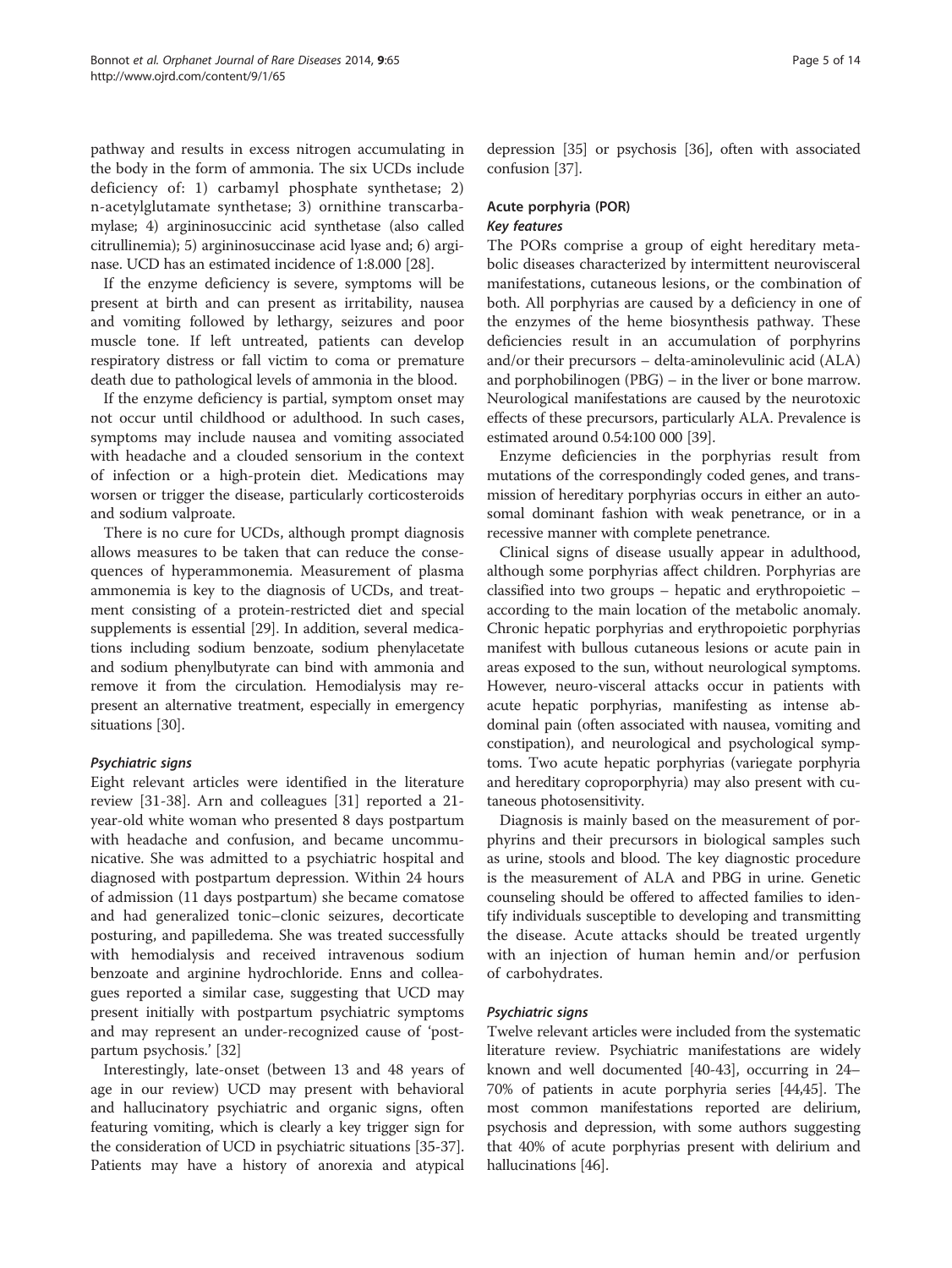Some cases are spectacular. For example, Santosh and Malhotra reported the case of a 13- year-old boy with six episodes of psychosis with various presentations, including delusions, hallucinations, hypomania and catatonia, but with no obvious organic signs [\[43](#page-11-0)]. Crimlisk described three noteworthy cases. The first was that of a 53-year-old woman with a history of cognitive decline since the age of 20, and episodes of visual hallucinations, ataxia, abdominal pain and weight loss; diagnosis was achieved after an acute vomiting episode at 53 years of age. A 52-year-old woman with a history of episodic psychiatric disturbance with associated ideas of reference, auditory hallucinations, emotional lability and abdominal pain was also described, with episodes tending to occur pre-menstrually. The third case was a young boy with a history of generalized pain, vesicular rash, fever and nausea, in whom a diagnosis was made when psychiatric symptoms (paranoid schizophrenia) appeared.

Finally, Mandoki and Summer reported a sub-acute psychiatric dysphoric presentation with emotional lability and aggression, as well as headaches and abdominal pain, in a 9-year-old girl who had a history of aggressive behavior and early anorexia [[47\]](#page-11-0). The patient was diagnosed with coproporphyria – a subtype of porphyria in which psychiatric signs (labile mood and psychosis) have occasionally been described among affected children and young adults [\[47](#page-11-0)-[51](#page-11-0)].

# Wilson disease (WD) Key features

WD is an autosomal recessive disorder with a prevalence of 6 per 100 000 of the general population [[39](#page-11-0)]. A mutation in the ATP7B gene coding for a key copper transport protein leads to copper accumulation in the liver, brain, kidney and skeletal system, caused by reduced excretion in the bile [[52\]](#page-11-0).

In approximately half of patients, computerized tomography reveals characteristic hypodensities in the basal ganglia [[53](#page-11-0)]. Virtually all patients show magnetic resonance imaging (MRI) abnormalities, including T2 weighted hyperintensities in the thalamus, brainstem and lenticular nuclei [\[54](#page-11-0)]. Functional imaging generally shows significant hypometabolism in the lenticular nuclei [[55](#page-11-0)].

Classically, symptoms of WD appear between the ages of 6 and 20 years. Approximately one-third of patients initially present with hepatic disease, one-third with neurological symptoms, and one-third with psychiatric symptomatology. Kayser-Fleischer ring is seen in some patients during ophthalmological examinations. Between one- and two-thirds of patients report psychiatric symptoms at initial presentation [\[56-58](#page-11-0)]. Psychiatric signs are present in almost 50% of patients at any one time [\[59](#page-11-0)], and present before motor signs in 20% of cases; up

to half of patients may be seen initially by a psychiatrist [\[60](#page-11-0)].

#### Psychiatric signs

Eleven relevant case reports or case series (psychiatric or general including psychiatric patients) were identified, and data from most of these were included in a large review [[57\]](#page-11-0). Four main psychiatric symptom clusters have been identified: mood and affective change; behavior and personality change; psychosis and; cognitive impairment [[61](#page-11-0)]. Personality changes are very common, particularly irritability and aggression [[56,62](#page-11-0)]. Mood disturbance, including both depression and mania, is the most common formal neuropsychiatric illness [[63-](#page-11-0)[67\]](#page-12-0). Psychosis, delusional states and catatonia, while less frequent in WD, can be extremely disabling [\[56,57,60,61,](#page-11-0)[68](#page-12-0)]. Schizophrenia-like symptoms were reported to be present in up to 10% of patients [[63](#page-11-0)], but were less prevalent in one case series (2.4%) [\[69\]](#page-12-0). Whilst delusions in WD have been reported to be uncommon [\[60\]](#page-11-0), a number of psychotic presentations meeting criteria for delusional disorder have recently been described [\[70-73\]](#page-12-0).

Deteriorating academic performance or work function is another key neurological feature of WD. Neurologically symptomatic patients display a range of cognitive difficulties including impairments of executive function, aspects of memory and visuospatial processing [\[59](#page-11-0)[,74,75](#page-12-0)]. In contrast, no such deficits are found in neurologically asymptomatic patients [[76\]](#page-12-0). Lesions within the basal ganglia seem to be of central importance in cognitive change due to their interruption of frontal-subcortical circuits [[76,77\]](#page-12-0).

After initiating treatment with chelation therapy, the disease often stabilizes or improves, but disease progression during treatment is more likely for neuropsychiatric symptoms than for hepatic symptoms [[78\]](#page-12-0). Resolution of neuropsychiatric illness following chelation has been reported [[67,73](#page-12-0),[79](#page-12-0),[80](#page-12-0)].

The use of neuroleptic medication may be problematic due to the increased risk of movement disorder side effects in the setting of degenerative basal ganglia disease [[81-84](#page-12-0)]. However, some reports suggest the relatively safe use of atypical medications such as olanzapine, risperidone, quetiapine and clozapine, which each have a lower propensity to cause movement disorders [[72,83,85](#page-12-0),[86\]](#page-12-0). Nevertheless, these agents should be used with caution because of the increased risk of agranulocytosis in the presence of hypersplenism or penicillamine treatment.

Treatment of mania with mood stabilizers can be difficult because valproate or carbamazepine may be contraindicated in the presence of significant hepatic impairment [\[84\]](#page-12-0). Lithium may also be contraindicated in the presence of renal tubular acidosis [\[84\]](#page-12-0), although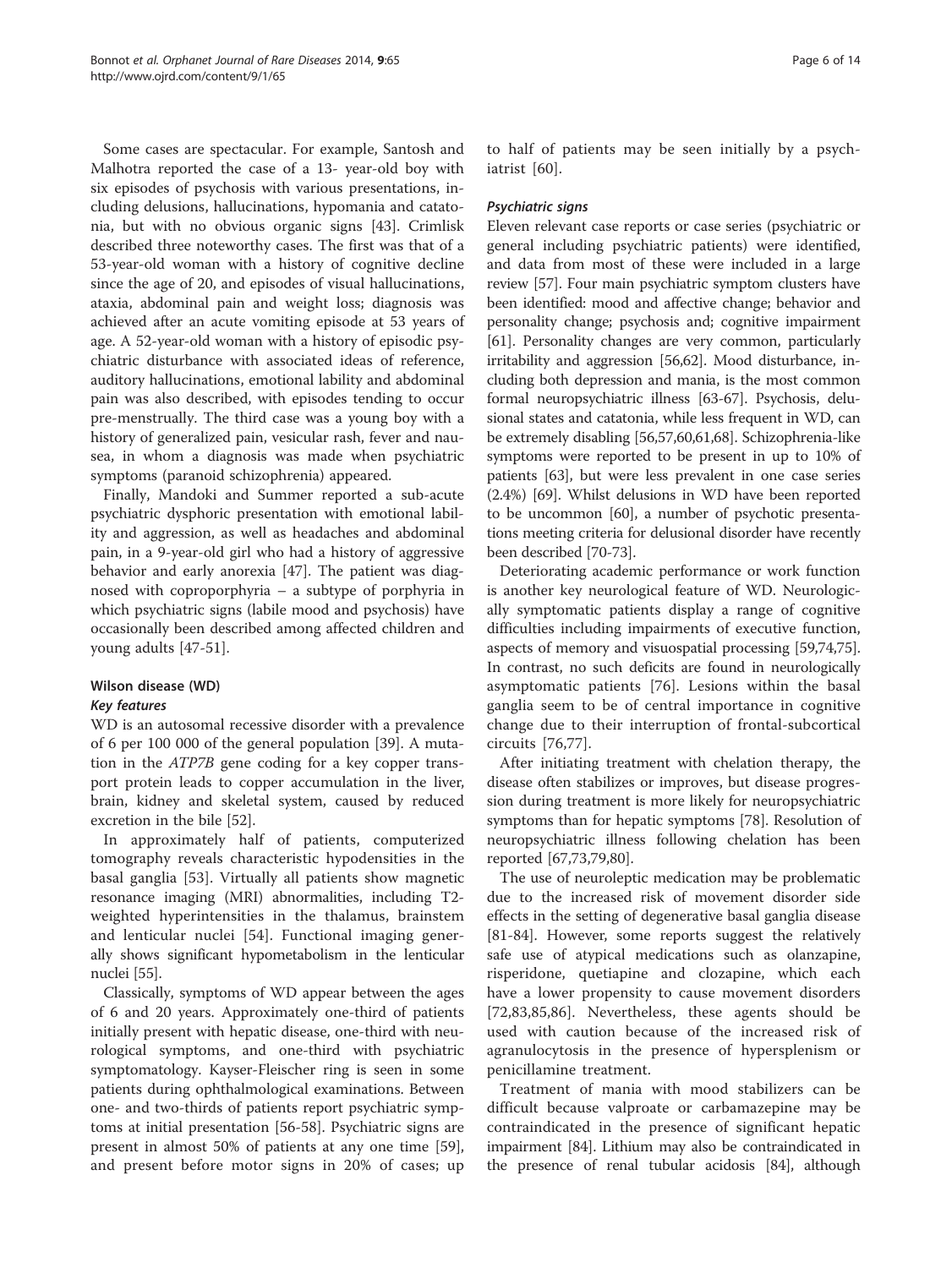successful lithium treatment without metabolic compromise has been reported [\[86,87\]](#page-12-0).

Electroconvulsive therapy (ECT) has been successfully used in cases of catatonia [[88](#page-12-0)], psychosis [\[89\]](#page-12-0) and depression [\[90-92\]](#page-12-0).

Depression has been reported as responding to both tricyclic antidepressants and selective serotonin reuptake inhibitors [\[91](#page-12-0)-[93](#page-12-0)], although treatment-resistance to traditional antidepressants has also been described [[91\]](#page-12-0). A manic switch in response to antidepressant therapy has also been described in one patient [[93](#page-12-0)].

# Cerebrotendinous xanthomatosis (CTX) Key features

CTX is an autosomal recessive disease of bile acid synthesis. It is caused by mutations in the CYP27A1 gene, which is localized on the long arm of chromosome 2 and codes for the mitochondrial enzyme, sterol-27 hydroxylase. This enzyme is involved in the synthesis of chenodeoxycholic and cholic acids from cholesterol. The metabolic block resulting from the mutant gene causes a progressive storage of cholesterol and its poorly soluble by-product, cholestanol, which is deposited in many tissues including the brain and tendons [[94\]](#page-12-0). A recent review found more than 300 patients with CTX reported worldwide, and identified 50 different mutations in the CYP27A1 gene associated with this disease [\[95\]](#page-12-0). Prevalence is estimated around 2:100 000 [[96\]](#page-12-0).

Clinical presentations of CTX are quite variable. The initial symptoms typically begin in childhood with nonspecific mild mental retardation, juvenile cataract, chronic diarrhea or epilepsy. Progressive neurological deterioration follows in adolescence or adulthood with acute psychiatric signs [[10](#page-10-0)[,97](#page-12-0)], progressive spastic paraparesis, cerebellar ataxia, polyneuropathy, epilepsy and cognitive deficits leading to severe handicap or death. These neurological signs can be accompanied by the appearance of tendon xanthomata, which are usually visible at the level of the Achilles' tendons. An MRI of the brain typically shows a specific pattern with high signals in the dentate nuclei of the cerebellum on T2-weighted sequences [\[98\]](#page-12-0).

Chenodeoxycholic acid is the primary treatment for CTX. This agent blocks the accumulation of cholestanol by replenishing the pool of bile acid in the liver and hepatic circulation, and shuts down the abnormal hepatic bile acid synthesis pathway. Although it is efficient at normalizing circulating levels of cholestanol, and clearly stabilizes disease progression, it does not improve already existing neurological signs. In addition, xanthomata do not decrease in size.

# Psychiatric signs

Fourteen articles were identified in the systematic literature review [[10](#page-10-0),[97](#page-12-0)]. Psychiatric manifestations in CTX have only been described in sporadic reports and two patient series [[97,99-111\]](#page-12-0). Unfortunately, many of these cases are poorly documented and do not contain a systematic psychiatric evaluation.

Acute psychotic episodes have been described, but most psychiatric symptoms are non-specific and occur during childhood and/or adolescence [[10](#page-10-0)[,97](#page-12-0)]. Hyperactivity is the most common syndrome seen during youth, and is associated with cognitive impairments in speech and comprehension [\[112\]](#page-12-0).

The Dotti et al. series described 11/13 patients (85%) with psychiatric symptoms [Note: please confirm that 11 patients out of the 13 studied had psychiatric symptoms, as queried]: five with behavioural changes, four with psychosis and two with depression [\[107\]](#page-12-0), suggesting an over-representation of psychiatric disorders in this population. This contrasts with the documented rarity of psychiatric signs in CTX (around 10%). In the only small series specifically focusing on the psychiatric spectrum of CTX, Berginer et al. reported four patients with disparate psychiatric syndromes, including irritability and personality changes with hypersexuality, atypical psychosis and paranoid delusions, and severe catatonia [\[97](#page-12-0)]. Diagnoses of CTX were made on the basis of pes cavus and Achilles xanthomata in all patients, and caratacts and cognitive impairment in two cases.

Two siblings were recently described with an early psychiatric presentation comprising attention deficit hyperactivity disorder (ADHD) and oppositional defiant disorder (ODD) associated with mild intellectual disability [\[112\]](#page-12-0). In both patients, treatment with chenodeoxycholic acid improved externalizing symptoms, and a partial recovery of cognitive impairment was observed.

# Niemann Pick disease type C (NP-C) Key features

NP-C is a pan-ethnic, autosomal recessive neurodegenerative disease with an incidence estimated between 1 case per 150 000 and 1 case per 120 000 live births [[113,114](#page-12-0)]. The disease is characterized by a variety of progressive, disabling neurological symptoms including clumsiness, limb and gait ataxia, dysarthria, dysphagia and cognitive deterioration [\[113,115](#page-12-0)].

NP-C is associated with mutations of the NPC1 and NPC2 genes, with no primary defect in catabolic enzymes. NPC1 gene mutations are present in 95% of cases and NPC2 mutations are present in approximately 4%. At the cellular level, these mutations give rise to characteristic abnormalities in the intracellular transport of cholesterol, glycosphingolipids and sphingosine. Impaired function of the NPC1 and NPC2 gene products, which normally function cooperatively in intracellular lipid transport, leads to the accumulation of these lipids in the late-endosomal/ lysosomal intracellular compartment, and excess build up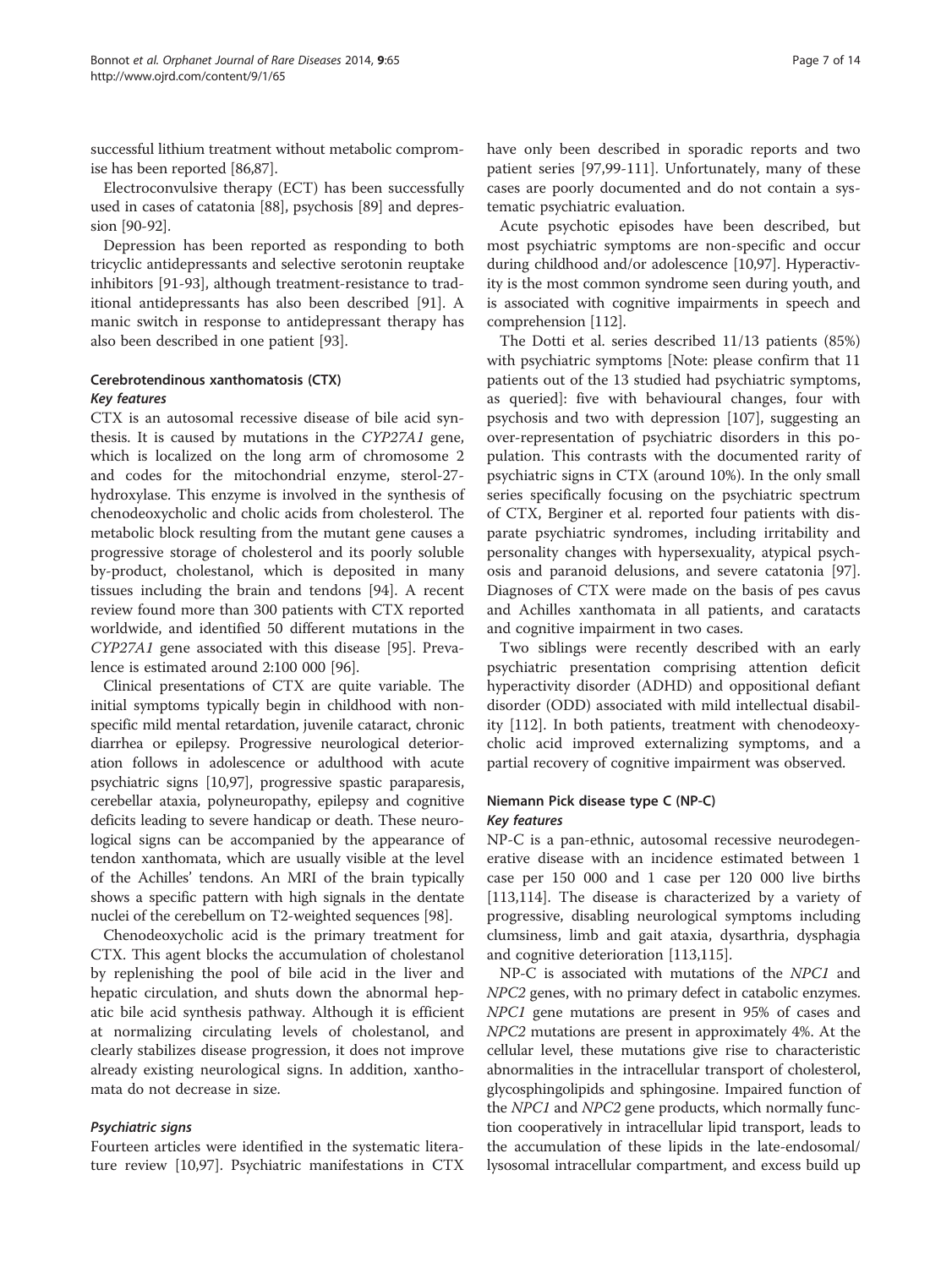in various tissues. Unesterified cholesterol, sphingomyelin, bis(monoacylglycero)-phosphate, glycosphingolipids and sphingosine are stored in excess in the liver and spleen, while levels of glucosylceramide, lactosylceramide and, above all, GM2 and GM3 gangliosides are markedly increased in the brain [\[116\]](#page-13-0).

NP-C has an extremely heterogeneous clinical presentation characterized by a wide range of symptoms that are not specific to the disease, and which arise and progress over varied periods of time [[113](#page-12-0),[117](#page-13-0)]. This complicates diagnosis, and is likely an important factor in the under-detection of the NP-C and, in some cases, its misdiagnosis. In the first decade of life, the most common presentations are neurological, although early-onset patients are often diagnosed based on isolated systemic manifestations (e.g. neonatal jaundice, splenomegaly). Many cases are also diagnosed in adulthood, sometimes even up to the seventh decade of life [\[118](#page-13-0)].

The age at onset of neurological symptoms has a major influence on disease progression; [[119](#page-13-0)] if neurological symptoms arise early in life the rate of deterioration is generally faster and premature death occurs sooner. Patients with the perinatal-onset form present during the first 3 months of life with an enlarged liver and spleen, prolonged cholestasis, hydrops fetalis and/or respiratory failure [[113,114\]](#page-12-0), usually without presenting neurological signs. Infantile, juvenile and adolescent/adult forms usually present with neurological signs including progressive ataxia, dystonia, dysarthria, dysphagia, deafness, cataplexy or, more rarely, epilepsy. Most notably, vertical supranuclear gaze palsy (VSGP) – particularly paresis of downgaze – is a highly specific and highly prevalent sign that may be present at an early stage of the disease [\[113,115](#page-12-0)]. VSGP or discrete slowing of saccades is present in almost all cases at some point during the disease course.

Diagnosis of NP-C requires a skin biopsy and a fibroblast culture in a specialized center, with the resulting cultured cells stained with filipin (which binds excess cholesterol) and tested for cholesterol esterification. However, data suggest that plasma oxysterol measurements may represent a simpler screening and/or diagnostic method in the coming years [\[120](#page-13-0)].

Therapy for NP-C has, until recently, been limited to supportive measures, including pharmacotherapy to alleviate neurological and psychiatric symptoms [[113,115,](#page-12-0)[121](#page-13-0)]. Miglustat, an iminosugar compound that reversibly inhibits glucosyl ceramide synthetase and thus inhibits the formation of excess gangliosides, is a substrate-reduction therapy that has been shown to stabilize neurological manifestations in children and adults [\[122-124\]](#page-13-0).

#### Psychiatric signs

Numerous cases of NP-C presenting with schizophrenialike symptoms have been reported in adolescent and

adult patients, and nine case series and reports were identified and included in this literature analysis [[125](#page-13-0)-[133](#page-13-0)]. Definitive diagnoses are commonly delayed in patients with adult psychiatric presentations of NP-C, sometimes by up to 10 years [\[134\]](#page-13-0).

Psychotic presentations among children and adolescents with NP-C have been reported, and may be comorbid with a pervasive developmental disorder (PDD). Sandu et al. reported a case of an 8-year-old with PDD who presented with auditory hallucinations and 7 years later developed a typical paranoid schizophrenic illness that was partially responsive to risperidone [[132](#page-13-0)]. One notable report described two siblings with psychosis [[131\]](#page-13-0). The male sibling presented at 16 years old with visual and auditory hallucinations, and later developed dysarthria and ataxia leading to a definitive diagnosis at the age of 24 years when vertical supranuclear ophthalmoplegia was discovered. His sister developed schizophrenialike symptoms a decade later, but diagnosis was made rapidly when she was examined for vertical supranuclear ophthalmoplegia based on the family history. Notably, her later onset and lower antipsychotic dosage required to effect symptom resolution mirrored the gender dimorphism seen in typical schizophrenia, which raises the possibility of a gender effect in presentation and progression of NP-C [\[131\]](#page-13-0).

The onset of developmental delay is commonly seen between 6 and 15 years of age in NP-C, and may result in a learning disorder and/or impaired school performance [[117,135,136](#page-13-0)]. Patients commonly display cognitive impairments involving logical thinking and abstraction, impaired attentional processes, poor working memory, word retrieval difficulties, and a lack of interpersonal 'distance' [\[121,136\]](#page-13-0). The typical cognitive profile in adult patients is one of significant executive dysfunction and impaired working memory [\[115,](#page-12-0)[136\]](#page-13-0).

### **Discussion**

This article is the first systematic review in this field. Widely unknown and neglected by psychiatrists, IEMs represent a growing field in research that interfaces with clinical psychiatry due to the fact that a number of disorders may initially present to psychiatrists. New treatments are available for a number of these diseases [\[137](#page-13-0)].

One key finding of this literature review is that the clinical signs of IEMs are poorly documented in terms of both quantity (only 63 articles with original data for seven different disorders) and quality (non-systematic clinical evaluations, lack of standardized clinical scales, sparse clinical description). A second clear finding is that many cases of WD, MTHFR-D and NP-C are strongly associated with psychotic illness.

It is not realistic, and probably unnecessary due to the rarity of the association, to consider IEMs in all psychiatric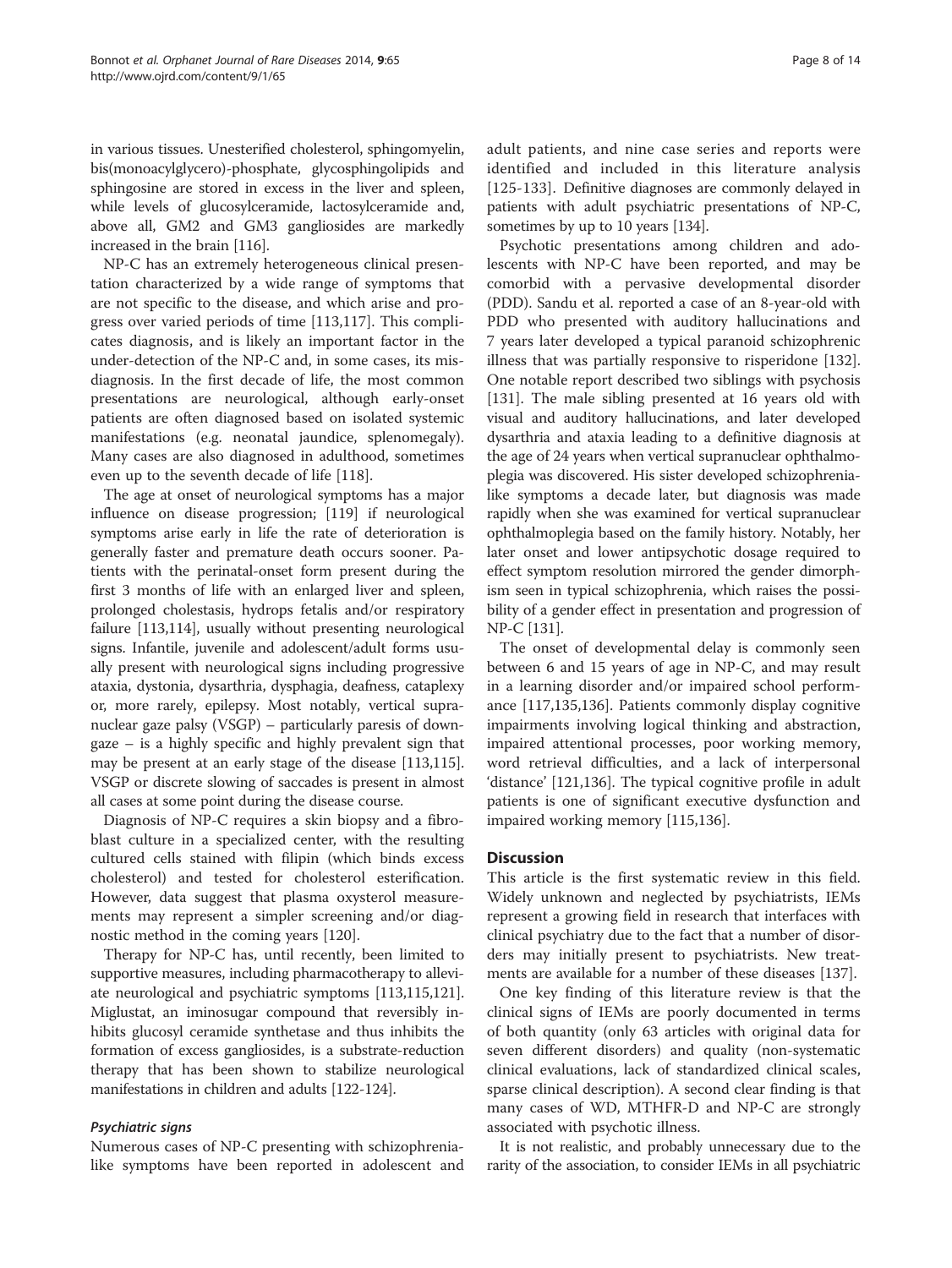patients. It is also not feasible to train psychiatrists to become metabolic specialists. However, it is crucial for all professionals working in psychiatry to be aware of the large variety of organic disorders that may be associated with psychiatric diseases, particularly treatable IEMs such as those addressed in this review, and to be aware of clinical features that may herald an underpinning organic disorder for the patient's psychiatric presentation.

One major difficulty in considering the association of IEMs with psychosis is in ascribing causality. If prevalence rates across a number of populations are higher than 0.8–1.0% (the general population prevalence for schizophrenia) [[138](#page-13-0),[139](#page-13-0)] it may be difficult to consider an association with IEMs as significant as their prevalence is more likely around 1 in 10 000. In addition, when treatment of an organic disorder leads to an improvement in psychotic symptoms, this association is strengthened, and the Bradford-Hill criteria of strength, consistency and temporality are met [[140\]](#page-13-0). These associations may also aid in shedding light on the potential neurobiological origins of schizophrenia. There is a wide consensus regarding the neurodevelopmental hypothesis of schizophrenia [\[141,142](#page-13-0)], as well as the role of complex genetic determinism and gene–environment interactions [[143](#page-13-0)]. The historical association of a range of organic disorders with schizophrenialike psychosis has shed light on the role that the medial temporal lobe and diencephalon play in the origin of psychotic symptoms [\[2](#page-10-0)], and similarly the recent advancement in our understanding of the neurobiology of various IEMs has shed light on the role of anatomical disconnection and disruption to a range of neurotransmitter systems in the genesis of psychotic illness [\[130\]](#page-13-0).

The second major difficulty is to recognize IEMs and to think about an organic etiology in clinical practice. In order to help psychiatrists, it could be clinically useful to identify psychiatric features that may trigger for the search of organic disorder in patients with schizophrenia. Unfortunately, data regarding organic psychosis and its specific associated symptoms are scarce. One study, which was not specific for IEMs, analyzed the phenomenology of 74 patients with 'organic schizophrenia'

compared with 'non-organic schizophrenia' [[144](#page-13-0)]. Visual hallucinations and confusion were seen more often among patients with organic schizophrenia, and comparable features have been observed in elderly schizophrenia patients [\[145,146\]](#page-13-0). A handful of inborn errors of metabolism may cause elementary hallucination and visual hallucinations which are associated with various organic and psychiatric conditions [\[147](#page-13-0)]. Hallucinations are a core symptom of schizophrenia and are more often auditory or at least, auditory hallucinations are more important than visual hallucinations. We suggest therefore that predominant visual hallucinations are highly suggestive of organic disorders such as IEM. An acute onset of psychiatric symptoms may also raise suspicion of IEMs (e.g. UCDs, porphyria or homocysteinemia with CbS-D). It is also notable that data indicate a high degree of association of catatonia with organic disorders, especially if it occurs during childhood or adolescence [[148\]](#page-13-0). An unusually high proportion of patients with organic disorders has been reported in large series of patients with early-onset schizophrenia, which suggests that an early-onset of schizophrenia-like symptoms is another indicator for possible organic origin of disease, especially if associated with progressive cognitive decline, which is a common feature in IEMs [\[149\]](#page-13-0). Finally, treatment resistance is frequently associated with IEMs [[150](#page-13-0)], again suggesting its possible use as an indicator for possible organic disease. In summary, we may suggest six readily recognizable features that should trigger the suspicion of organicity associated with schizophrenia-like symptoms: 1) acute confusion; 2) visual hallucinations more important than auditory hallucinations; 3) catatonia; 4) progressive cognitive decline; 5) early or acute onset and; 6) treatment resistance (see Table 1). As the validity and specificity of these atypical psychiatric signs have not yet been evaluated, they are presented to raise awareness and suggest clinical and neurological exams prior to further progressive screening. Both atypical psychiatric signs and main clinical/biomarker features of IEM lead us to propose an algorithm (see Figure [2](#page-9-0)). This algorithm is based on clinical practice of OB, HK and MW and DC.

Table 1 Atypical psychiatric features which should trigger a search for inborn error of metabolism in patients with schizophrenia

| First level atypical feature (atypical on their own)              | Second level atypical features (atypical when associated with first level) |
|-------------------------------------------------------------------|----------------------------------------------------------------------------|
| Confusion                                                         | Acute onset                                                                |
| Visual hallucinations more important than auditory hallucinations | Early onset                                                                |
| Catatonia                                                         | Intellectual Disability                                                    |
| Progressive cognitive decline                                     | Unusual or severe side effects                                             |
| Treatment resistance                                              |                                                                            |
| Fluctuating schizophrenia core symptoms                           |                                                                            |

As the validity and specificity of these atypical psychiatric signs have not yet been validated, they are presented to rise suspicion and suggest clinical and neurological exam prior to further progressive screening.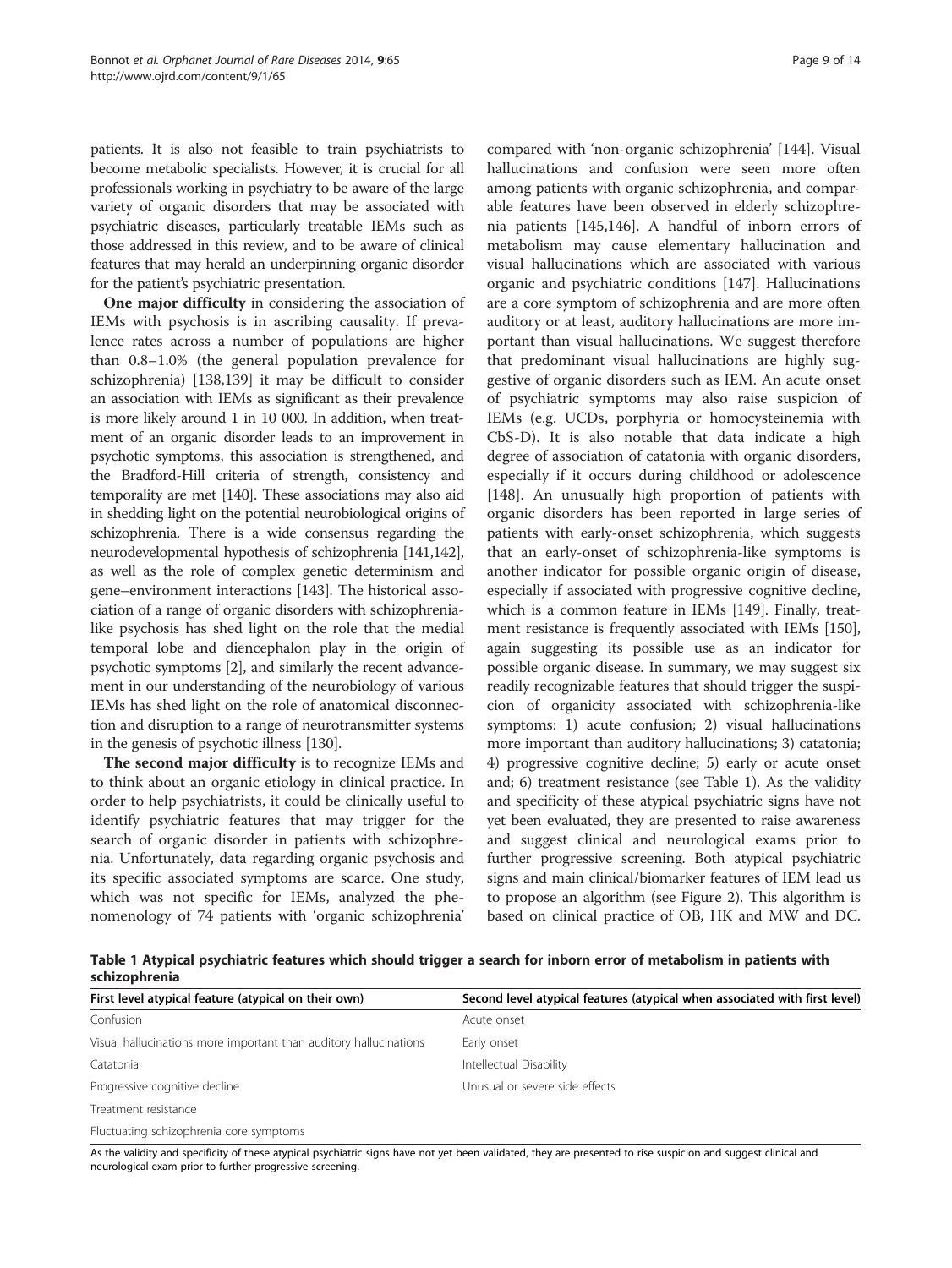<span id="page-9-0"></span>

# Table 2 Synthesis of main clinical, contextual, ophthalmologic symptoms associated with 7 treatable IEM associated with schizophrenia-like symptoms

| <b>Disorder</b>                      | Clinical signs               | Context          | Eye exam              | <b>Biomarkers</b>        |
|--------------------------------------|------------------------------|------------------|-----------------------|--------------------------|
| Wilson disease (WD)                  | Tremor                       |                  | Kayser-Fleischer ring | Ceruloplasmin            |
|                                      | Dystonia                     |                  |                       |                          |
|                                      | Dysarthria                   |                  |                       |                          |
| Urea cycle disorders (UCDs)          | Confusion                    | Protein diet     |                       | Hyperammoniemia          |
|                                      | Abdominal pain               | Post surgery     |                       |                          |
|                                      | Nausea/vomiting              | Drugs*           |                       |                          |
| Homocysteinemia (MTHFR)              | Ataxia                       |                  |                       | Homocysteinemia          |
|                                      | Mental regression            |                  |                       | Methioninemia            |
| Homocysteinemia (CbS)                | Thromboembolism              | Protein diet     | Severe myopia         | Homocysteinemia          |
|                                      | Scoliosis                    | Post surgery     | Ectopic lens          | Methioninemia            |
|                                      | Marfan-like cerebellar signs |                  |                       |                          |
| Niemann-Pick disease type C (NP-C)   | Dystonia + ataxia Dysarthria | Neonatal icterus | Supranuclear vertical | Skin biopsy              |
|                                      | Splenomegaly                 | Slow progression | gaze palsy            | Filipin test             |
|                                      |                              |                  |                       | NPC1 and NPC2 gene test  |
| Cerebrotendinous xanthomatosis (CTX) | Chronic diarrhea             |                  | Juvenile cataract     | High cholestanol         |
|                                      | Spastic paralysis            |                  |                       |                          |
| Porphyria (POR)                      | Black or red urine           | Periodic         |                       | Porphobilinogens (URINE) |
|                                      | Constipation                 |                  |                       |                          |
|                                      | Confusion                    |                  |                       |                          |
|                                      | Abdominal pain               |                  |                       |                          |
|                                      | Nausea/vomiting              |                  |                       |                          |

\*Example drugs: valproate/corticoids.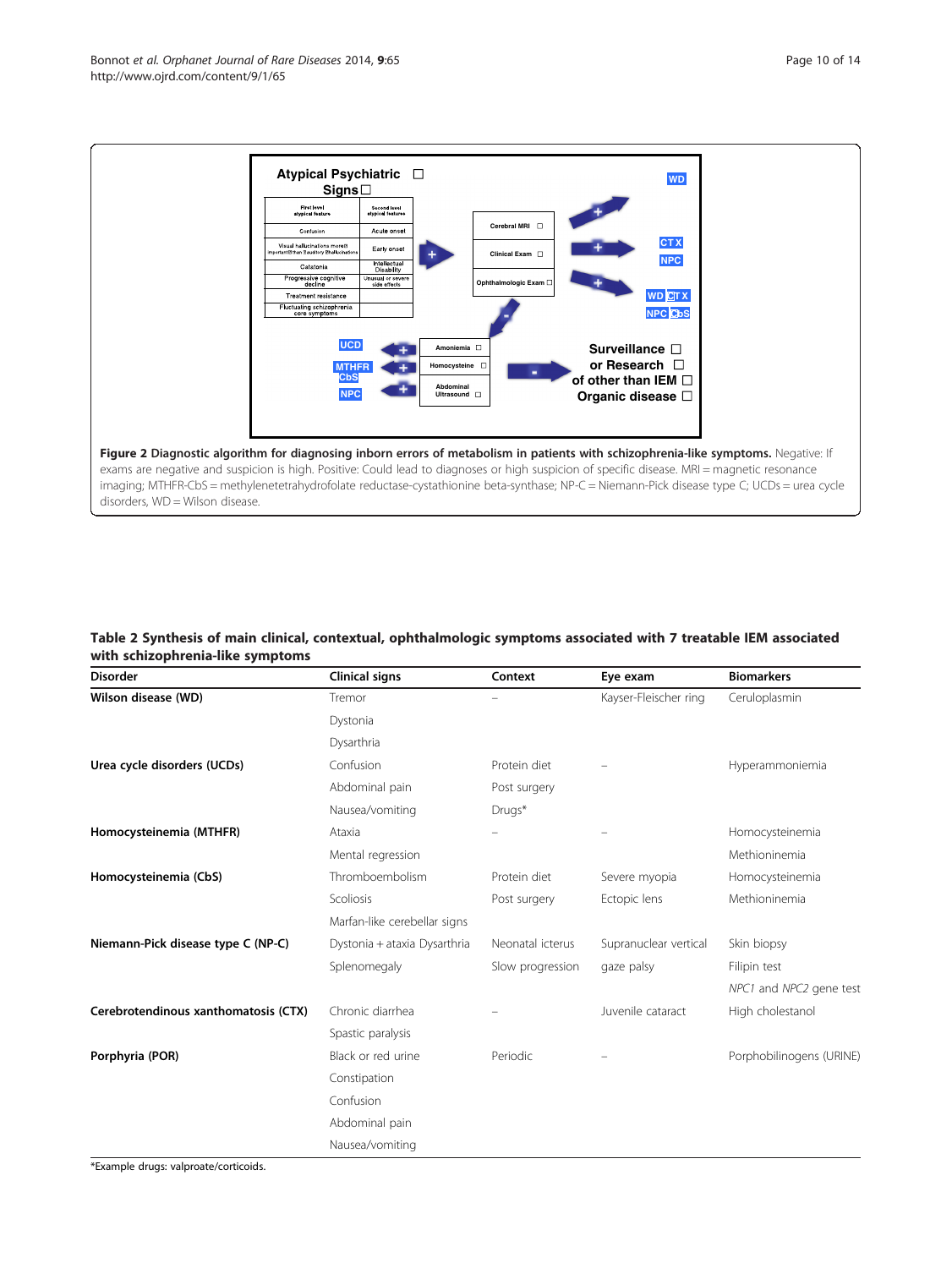<span id="page-10-0"></span>We plan to study his validity and reliance in further study in population of patients with psychiatric signs and IEM. Further research is needed to develop a real suspicion index from our group of atypical psychiatric signs associated with this algorithm.

Biological screening is not recommended for all patients but only in case of high suspicion. It is also important to know that the cost of screening for most of these disorders in standard metabolic reference laboratories is usually modest, generally consisting of serum or urine tests for various metabolites, comparable or less than the cost of basic neuroimaging. The costs of treating these IEMs varies widely; from B-vitamin replacement and/or dietary modification in a number of disorders, to more expensive long-term treatments in disorders such as NPC, and potential high-cost hospitalizations during metabolic crises in UCDs and porphyria. This should however be referenced against the cost of treating true schizophrenia, at a cost of at least \$USD 50000 per year [[151](#page-13-0)], with at least one third of this borne in direct treatment.

Toward atypical psychiatric signs, IEMs presents specificities and Table [2](#page-9-0) provides a summary that encompasses the main clinical signs of six treatable IEMs, and highlights the main clinical symptoms, biomarkers and context as well as ophthalmologic signs, which occur in at least four of the treatable IEMs.

It is important for psychiatrists and other associated professionals to be specifically aware of potential IEMs when patients present with such indicators (organic signs and atypical psychiatric symptoms) of possible organic psychosis.

### Conclusions

Based on published evidence this review highlights the role of a range of IEMs as possible underlying organic causes of schizophrenia or schizophrenia-like syndromes. It is important to identify such cases as some IEMs are treatable (sometimes simply with vitamin replacement or supplementation) and new treatments continue to appear. Clinical studies suggest that some IEM-specific treatments may be most effective during the early stages of disease when psychiatric symptoms may be evident. Efficient recognition and identification of the underlying organic disease could therefore allow earlier initiation of specific therapy and, possibly, improve outcomes.

Although the literature base from which to draw conclusions is limited, clinicians managing patients presenting with new-onset psychosis should pay particular attention to IEMs as a possible underlying cause in patients with atypical symptoms, and in the presence of specific clinical contexts. It is hoped that this review summarizing six easily assessed features that might trigger suspicion of organicity in patients with psychosis will help to detect patients with treatable IEMs as early

as possible during their disease course. While not intended to replace specialized psychiatric or neurological examination and measurements, our proposed algorithm (Figure [2](#page-9-0)) is a pragmatic tool that can be used to reduce the risk of mistaken diagnoses among patients with atypical psychiatric signs and treatable IEMs.

#### Competing interest

OB, MW, FS and HK declare past and present honorarium from Actelion Pharma. DC and ST have no competing interest.

#### Authors' contribution

OB write the first draft of the article which was reviewed by all authors. ST, DC, MW and HK help OB for response to reviewers. Regarding specific systematic review work, two groups worked separately in screening abstracts from relevant articles from the literature review (Group 1: MW and HK. Group 2: OB, DC, ST and FS). All authors read and approved the final manuscript.

#### Acknowledgments

Matthew Reilly PhD, associated with InTouch Medical Ltd, provided editorial assistance in the preparation of the final draft of this manuscript, paid for by Actelion Pharmaceuticals Ltd.

#### Author details

<sup>1</sup>Department of Child and Adolescent Psychiatry, Centre Hospitalier Universitaire de Nantes, Hôpital Mère-Enfant, 7 quai Moncousu, 44 000 Nantes, France. <sup>2</sup>Klinik und Poliklinik für Psychiatrie, Psychosomatik und Psychotherapie der Universität Regensburg am Bezirksklinikum, Regensburg, Germany. <sup>3</sup>Department of Neurology and Reference Center for Lysosomal Diseases, Groupe Hospitalier Pitié-Salpêtrière, Paris, France. <sup>4</sup>Department of Child and Adolescent Psychiatry, Centre Hospitalier Guillaume Regnier, University of Rennes, Rennes, France. <sup>5</sup>Department of Child and Adolescent Psychiatry and Reference Center for Rare Diseases with Psychiatric Symptoms, Groupe Hospitalier Pitié-Salpêtrière, Paris, France. 6 Neuropsychiatry Unit, Royal Melbourne Hospital, Melbourne, Australia & Melbourne Neuropsychiatry Centre, University of Melbourne, Melbourne, Australia. <sup>7</sup>GDR3557-Institut de Psychiatrie, Paris, France.

#### Received: 6 November 2013 Accepted: 24 March 2014 Published: 28 April 2014

#### References

- Price G, Ron MA: Schizophrenia and schizophrenia-like psychosis. In Neurology and Clinical Neuroscience. 1st edition. Edited by Schapira AHV. St Louis: Elsevier-Mosby; 2003:223–233.
- 2. Davison K, Bagley CR: Schizophrenia-like psychoses associated with organic cerebral disorders: a review. Psychiatr Dev 1983, 1(1):1–33.
- 3. Johnstone EC, Macmillan JF, Crow TJ: The occurrence of organic disease of possible or probable aetiological significance in a population of 268 cases of first episode schizophrenia. Psychol Med 1987, 17(2):371–379.
- 4. Lauterbach MD, Stanislawski-Zygaj AL, Benjamin S: The differential diagnosis of childhood and young adult onset disorders that include psychosis. J Neuropsychiatry Clin Neurosci 2008, 20(4):409–418.
- 5. Saudubray JM: Neurometabolic disorders. J Inherit Metab Dis 2009, 32(5):595–596.
- 6. Applegarth DA, Toone JR, Lowry RB: Incidence of inborn errors of metabolism in British Columbia, 1969–1996. Pediatrics 2000, 105(1):e10.
- 7. Sedel F, Baumann N, Turpin JC, Lyon-Caen O, Saudubray JM, Cohen D: Psychiatric manifestations revealing inborn errors of metabolism in adolescents and adults. J Inherit Metab Dis 2007, 30(5):631–641.
- Wilson WP, Nashold BS Jr: Psychiatric considerations of certain neurological diseases treated neurosurgically. Int Psychiatry Clin 1967, 4(2):189–204.
- 9. Bonnot O, Cohen D: [Psychiatric and cognitive signs associated with inborn errors of metabolism]. Rev Neurol 2011, 167(12):881–885.
- 10. Estrov Y, Scaglia F, Bodamer OA: Psychiatric symptoms of inherited metabolic disease. J Inherit Metab Dis 2000, 23(1):2–6.
- 11. Martins AM: Inborn errors of metabolism: a clinical overview. Sao Paulo medical journal =. Rev Paul Med 1999, 117(6):251–265.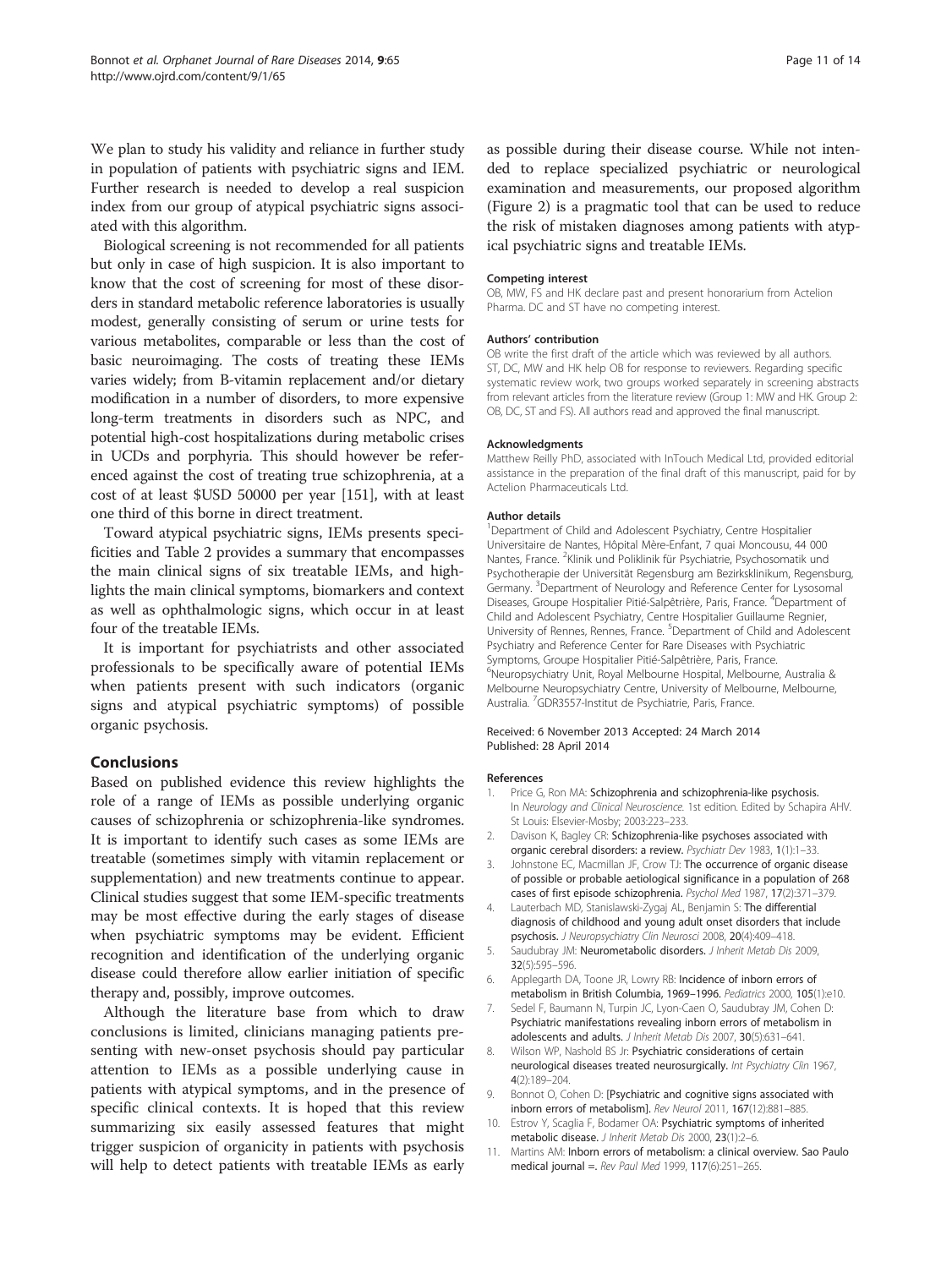- <span id="page-11-0"></span>12. Trifiletti RR, Packard AM: Metabolic disorders presenting with behavioral symptoms in the school-aged child. Child Adolesc Psychiatr Clin N Am 1999, 8(4):791–806.
- 13. KEGG: Reference Metabolic Pathways. 2013. [cited 2014 January]: Available from:<http://www.genome.jp/kegg/pathway.html>.
- 14. Yap S: 2007. [cited January, 2014]; Available from: [http://www.orpha.net/](http://www.orpha.net/consor/cgi-bin/OC_Exp.php?Lng=FR&Expert=394) [consor/cgi-bin/OC\\_Exp.php?Lng=FR&Expert=394](http://www.orpha.net/consor/cgi-bin/OC_Exp.php?Lng=FR&Expert=394).
- 15. Abbott MH, Folstein SE, Abbey H, Pyeritz RE: Psychiatric manifestations of homocystinuria due to cystathionine beta-synthase deficiency: prevalence, natural history, and relationship to neurologic impairment and vitamin B6-responsiveness. Am J Med Genet 1987, 26(4):959–969.
- 16. Li SC, Stewart PM: Homocystinuria and psychiatric disorder: a case report. Pathology 1999, 31(3):221–224.
- 17. Baric I: Inherited disorders in the conversion of methionine to homocysteine. J Inherit Metab Dis 2009, 32(4):459-471.
- 18. Mattson MP, Shea TB: Folate and homocysteine metabolism in neural plasticity and neurodegenerative disorders. Trends Neurosci 2003, 26(3):137–146.
- 19. Roze E, Gervais D, Demeret S, Ogier de Baulny H, Zittoun J, Benoist JF, Said G, Pierrot-Deseilligny C, Bolgert F: Neuropsychiatric disturbances in presumed late-onset cobalamin C disease. Arch Neurol 2003, 60(10):1457–1462.
- 20. Gilbody S, Lewis S, Lightfoot T: Methylenetetrahydrofolate reductase (MTHFR) genetic polymorphisms and psychiatric disorders: a HuGE review. Am J Epidemiol 2007, 165(1):1–13.
- 21. Ellingrod VL, Miller DD, Taylor SF, Moline J, Holman T, Kerr J: Metabolic syndrome and insulin resistance in schizophrenia patients receiving antipsychotics genotyped for the methylenetetrahydrofolate reductase (MTHFR) 677C/T and 1298A/C variants. Schizophr Res 2008, 98(1–3):47–54.
- 22. Frankenburg FR: The role of one-carbon metabolism in schizophrenia and depression. Harv Rev Psychiatry 2007, 15(4):146-160.
- 23. Friso S, Choi SW: Gene-nutrient interactions in one-carbon metabolism. Curr Drug Metab 2005, 6(1):37–46.
- 24. Sharma RP: Schizophrenia, epigenetics and ligand-activated nuclear receptors: a framework for chromatin therapeutics. Schizophr Res 2005, 72(2–3):79–90.
- 25. Regland B: Schizophrenia and single-carbon metabolism. Prog Neuro-Psychopharmacol Biol Psychiatry 2005, 29(7):1124-1132.
- 26. O'Donnell C, Stephens T: The significance of homocysteine levels in schizophrenia. Am J Psychiatry 2005, 162(7):1387-1388. author reply 1388–1389.
- 27. Muntjewerff JW, Kahn RS, Blom HJ, den Heijer M: Homocysteine, methylenetetrahydrofolate reductase and risk of schizophrenia: a meta-analysis. Mol Psychiatry 2006, 11(2):143–149.
- 28. Haberle J, Boddaert N, Burlina A, Chakrapani A, Dixon M, Huemer M, Karall D, Martinelli D, Crespo PS, Santer R, Servais A, Valayannopoulos V, Lindner M, Rubio V, Dionisi-Vici C: Suggested guidelines for the diagnosis and management of urea cycle disorders. Orphanet J Rare Dis 2012, 7:32.
- 29. Singh RH: Nutritional management of patients with urea cycle disorders. J Inherit Metab Dis 2007, 30(6):880–887.
- 30. Smith W, Kishnani PS, Lee B, Singh RH, Rhead WJ, Sniderman King L, Smith M, Summar M: Urea cycle disorders: clinical presentation outside the newborn period. Crit Care Clin 2005, 21(4 Suppl):S9-17.
- 31. Arn PH, Hauser ER, Thomas GH, Herman G, Hess D, Brusilow SW: Hyperammonemia in women with a mutation at the ornithine carbamoyltransferase locus. A cause of postpartum coma. N Engl J Med 1990, 322(23):1652–1655.
- 32. Enns GM, O'Brien WE, Kobayashi K, Shinzawa H, Pellegrino JE: Postpartum "psychosis" in mild argininosuccinate synthetase deficiency. Obstet Gynecol 2005, 105(5 Pt 2):1244–1246.
- 33. Bachmann C: Outcome and survival of 88 patients with urea cycle disorders: a retrospective evaluation. Eur J Pediatr 2003, 162(6):410–416.
- 34. Krivitzky L, Babikian T, Lee HS, Thomas NH, Burk-Paull KL, Batshaw ML: Intellectual, adaptive, and behavioral functioning in children with urea cycle disorders. Pediatr Res 2009, 66(1):96–101.
- Legras A, Labarthe F, Maillot F, Garrigue MA, Kouatchet A, Ogier de Baulny H: Late diagnosis of ornithine transcarbamylase defect in three related female patients: polymorphic presentations. Crit Care Med 2002, 30(1):241–244.
- 36. Myers JH, Shook JE: Vomiting, ataxia, and altered mental status in an adolescent: late-onset ornithine transcarbamylase deficiency. Am J Emerg Med 1996, 14(6):553–557.
- 37. Panlaqui OM, Tran K, Johns A, McGill J, White H: Acute hyperammonemic encephalopathy in adult onset ornithine transcarbamylase deficiency. Intensive Care Med 2008, 34(10):1922–1924.
- 38. Thurlow VR, Asafu-Adjaye M, Agalou S, Rahman Y: Fatal ammonia toxicity in an adult due to an undiagnosed urea cycle defect: under-recognition of ornithine transcarbamylase deficiency. Ann Clin Biochem 2010, 47(Pt 3):279–281.
- 39. Orphanet: Prevalence of rare diseases by alphabetical list. 2013. [cited January, 2014]; Available from: [http://www.orpha.net/orphacom/cahiers/docs/GB/](http://www.orpha.net/orphacom/cahiers/docs/GB/Prevalence_of_rare_diseases_by_alphabetical_list.pdf) [Prevalence\\_of\\_rare\\_diseases\\_by\\_alphabetical\\_list.pdf.](http://www.orpha.net/orphacom/cahiers/docs/GB/Prevalence_of_rare_diseases_by_alphabetical_list.pdf)
- 40. Cashman MD: Psychiatric aspects of acute porphyria. Lancet 1961, 1(7168):115–116.
- 41. Tishler PV, Woodward B, O'Connor J, Holbrook DA, Seidman LJ, Hallett M, Knighton DJ: High prevalence of intermittent acute porphyria in a psychiatric patient population. Am J Psychiatry 1985, 142(12):1430–1436.
- 42. Boon FF, Ellis C: Acute intermittent porphyria in a children's psychiatric hospital. J Am Acad Child Adolesc Psychiatry 1989, 28(4):606–609.
- 43. Santosh PJ, Malhotra S: Varied psychiatric manifestations of acute intermittent porphyria. Biol Psychiatry 1994, 36(11):744–747.
- 44. Goldberg A: Acute intermittent porphyria: a study of 50 cases. Q J Med 1959, 28(110):183–209.
- 45. Stein JA, Tschudy DP: Acute intermittent porphyria. A clinical and biochemical study of 46 patients. Medicine 1970, 49(1):1–16.
- 46. Bonkowsky HL, Schady W: Neurologic manifestations of acute porphyria. Semin Liver Dis 1982, 2(2):108–124.
- 47. Mandoki MW, Sumner GS: Psychiatric manifestations of hereditary coproporphyria in a child. J Nerv Ment Dis 1994, 182(2):117–118.
- 48. Brodie MJ, Thompson GG, Moore MR, Beattie AD, Goldberg A: Hereditary coproporphyria. Demonstration of the abnormalities in haem biosynthesis in peripheral blood. Q J Med 1977, 46(182):229–241.
- 49. Crimlisk HL: The little imitator–porphyria: a neuropsychiatric disorder. J Neurol Neurosurg Psychiatry 1997, 62(4):319–328.
- 50. Kuhnel A, Gross U, Doss MO: Hereditary coproporphyria in Germany: clinical-biochemical studies in 53 patients. Clin Biochem 2000, 33(6):465–473.
- 51. Gross U, Puy H, Meissauer U, Lamoril J, Deybach JC, Doss M, Nordmann Y, Doss MO: A molecular, enzymatic and clinical study in a family with hereditary coproporphyria. J Inherit Metab Dis 2002, 25(4):279–286.
- 52. Pfeffer RF: Wilson's disease. Semin Neurol 2007, 27(2):123–132.
- 53. Williams J, Walshe J: Wilson's disease: an analysis of the cranial computerized tomographic appearances found in 60 patients and the changes in response to treatment with chelating agents. Brain 1981, 104:735–752.
- 54. Roh JK, Lee TG, Wie BA, Lee SB, Park SH, Chang KH: Initial and follow-up brain MRI findings and correlation with the clinical course in Wilson's disease. Neurology 1994, 44(6):1064–1068.
- Hawkins RA, Mazziotta JC, Phelps ME: Wilson's disease studied with FDG and positron emission tomography. Neurology 1987, 37(11):1707–1711.
- 56. Barthel W, Markwardt F: Aggregation of blood platelets by adrenaline and its uptake. Biochem Pharmacol 1975, 24(20):1903–1904.
- 57. Dening TR: The neuropsychiatry of Wilson's disease: a review. Int J Psychiatry Med 1991, 21(2):135–148.
- 58. Schwartz M, Fuchs S, Polak H, Sharf B: [Psychiatric manifestations in Wilson's disease]. Harefuah 1993, 124(2):75-77. 120.
- 59. Rathbun JK: Neuropsychological aspects of Wilson's disease. Int J Neurosci 1996, 85(3–4):221–229.
- 60. Dening TR, Berrios GE: Wilson's disease. Psychiatric symptoms in 195 cases. Arch Gen Psychiatry 1989, 46(12):1126–1134.
- 61. Dening TR: Psychiatric aspects of Wilson's disease. Br J Psychiatry 1985, 147:677–682.
- 62. Coscia L, Causa P, Giuliani E, Nunziata A: Pharmacological properties of new neuroleptic compounds. Arzneimittelforschung 1975, 25(9):1436–1442.
- 63. Akil M, Brewer GJ: Psychiatric and behavioral abnormalities in Wilson's disease. Adv Neurol 1995, 65:171–178.
- 64. Akil M, Schwartz JA, Dutchak D, Yuzbasiyan-Gurkan V, Brewer GJ: The psychiatric presentations of Wilson's disease. J Neuropsychiatry Clin Neurosci 1991, 3(4):377–382.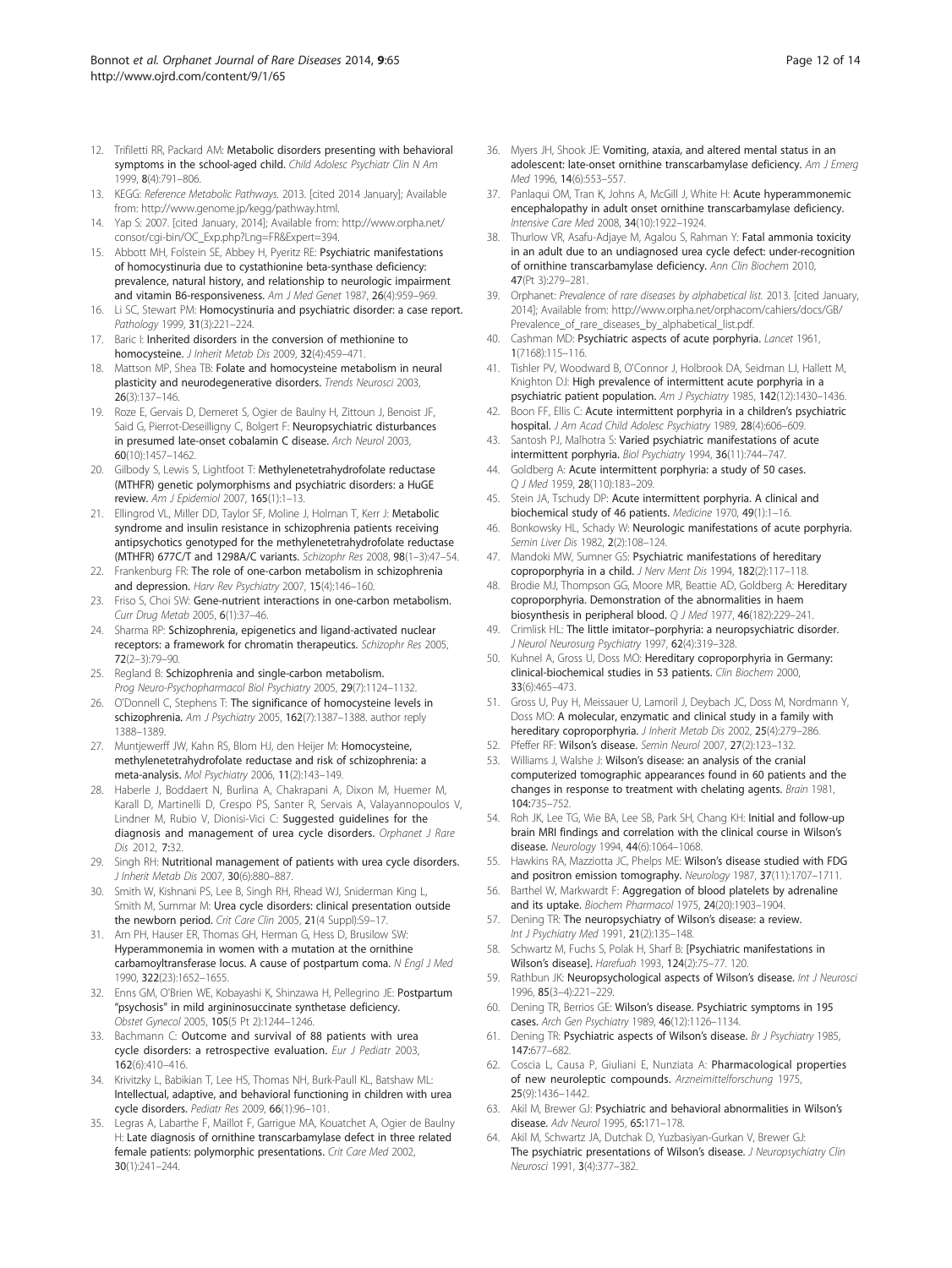- <span id="page-12-0"></span>65. Dening TR, Berrios GE: Wilson's disease: a longitudinal study of psychiatric symptoms. Biol Psychiatry 1990, 28(3):255–265.
- 66. Medalia A, Scheinberg IH: Psychopathology in patients with Wilson's disease. Am J Psychiatry 1989, 146(5):662–664.
- 67. Srinivas K, Sinha S, Taly AB, Prashanth LK, Arunodaya GR, Janardhana Reddy YC, Khanna S: Dominant psychiatric manifestations in Wilson's disease: a diagnostic and therapeutic challenge! J Neurol Sci 2008, 266(1-2):104-108.
- 68. Renaud B, Buda M, Lewis BD, Pujol JF: Effects of 5,6-dihydroxytryptamine on tyrosine-hydroxylase activity in central catecholaminergic neurons of the rat. Biochem Pharmacol 1975, 24(18):1739–1742.
- 69. Taly AB, Meenakshi-Sundaram S, Sinha S, Swamy HS, Arunodaya GR: Wilson disease: description of 282 patients evaluated over 3 decades. Medicine 2007, 86(2):112–121.
- 70. Sagawa M, Takao M, Nogawa S, Mizuno M, Murata M, Amano T, Koto A: [Wilson's disease associated with olfactory paranoid syndrome and idiopathic thrombocytopenic purpura]. No to shinkei  $=$  Brain and nerve 2003, 55(10):899–902.
- 71. Wichowicz H, Cubala W, Slawek J: Wilson's disease asociated with delusional disorder. Psychiatry Clin Neurosci 2006, 60:758-760.
- 72. Spyridi S, Diakogiannis I, Michaelides M, Sokolaki S, Iacovides A, Kaprinis G: Delusional disorder and alcohol abuse in a patient with Wilson's disease. Gen Hosp Psychiatry 2008, 30(6):585–586.
- 73. Stiller P, Kassubek J, Schonfeldt-Leucona C, Connemann B: Wilson's disease in psychiatric patients. Psychiatry Clin Neurosci 2008, 56:649.
- 74. Medalia A, Isaacs-Glaberman K, Scheinberg IH: Neuropsychological impairment in Wilson's disease. Arch Neurol 1988, 45(5):502–504.
- 75. Isaacs-Glaberman K, Medalia A, Scheinberg IH: Verbal recall and recognition abilities in patients with Wilson's disease. Cortex 1989, 25(3):353–361.
- 76. Ardenne M, Reitnauer PG: Demonstration of tumor inhibiting properties of a strongly immunostimulating low-molecular weight substance. Comparative studies with ifosfamide on the immuno-labile DS carcinosarcoma. Stimulation of the autoimmune activity for approx. 20 days by BA 1, a N-(2-cyanoethylene)-urea. Novel prophylactic possibilities. Arzneimittelforschung 1975, 25(9):1369–1379.
- 77. Kroger H, Donner I, Skiello G: Influence of a new virostatic compound on the induction of enzymes in rat liver. Arzneimittelforschung 1975, 25(9):1426–1429.
- Smith RJ, Bryant RG: Metal substitutions incarbonic anhydrase: a halide ion probe study. Biochem Biophys Res Commun 1975, 66(4):1281–1286.
- 79. Walter G, Lyndon B: Depression in hepatolenticular degeneration (Wilson's disease). Aust N Z J Psychiatry 1997, 31(6):880–882.
- 80. Machado A, Deguti M, Caixeta L, Spitz M, Lucato L, Barbosa E: Mania as the first manifestation of Wilson's disease. Bipolar Disord 2008, 10:447–450.
- 81. Tu J: The inadvisability of neuroleptic medication in Wilson's disease. Biol Psychiatry 1981, 16(10):963–968.
- 82. Hoogenraad T: Wilson's Disease. London: Saunders; 1996.
- 83. Chroni E, Lekka NP, Tsibri E, Economou A, Paschalis C: Acute, progressive akinetic-rigid syndrome induced by neuroleptics in a case of Wilson's disease. J Neuropsychiatry Clin Neurosci 2001, 13(4):531-532.
- 84. Varghese ST, Narayanan D, Dinesh D: Mania in a patient with Wilson's disease awaiting liver transplant. J Neuropsychiatry Clin Neurosci 2008, 20(4):501–502.
- 85. Krim E, Barroso B: [Psychiatric disorders treated with clozapine in a patient with Wilson's disease]. Presse Med 2001, 30(15):738.
- 86. Kulaksizoglu IB, Polat A: Quetiapine for mania with Wilson's disease. Psychosomatics 2003, 44(5):438–439.
- 87. Longanathan S, Nayak R, Sinha S, Taly A, Math S, Varghese M: Treating mania in Wilson's disease with lithium. J Neuropsychiatry Clin Neurosci 2008, 20:487–489.
- 88. Rodrigues AC, Dalgalarrondo P, Banzato CE: Successful ECT in a patient with a psychiatric presentation of Wilson's disease. J ECT 2004, 20(1):55.
- 89. Shah N, Kumar D: Wilson's disease, psychosis, and ECT. Convuls Ther 1997, 13(4):278–279.
- 90. Negro P, Louza Neto M: Results of ECT for a case of depression in Wilson disease. J Neuropsychiatry Clin Neurosci 1995, 7:384.
- 91. Sechi G, Antonio Cocco G, Errigo A, Deiana L, Rosati G, Agnetti V, Stephen Paulus K, Mario Pes G: Three sisters with very-late-onset major depression and parkinsonism. Parkinsonism Relat Disord 2007, 13(2):122–125.
- 92. Chan K, Cheung R, Au-Yeung K, Mak W, Cheng T, Ho S: Wilson's disease with depression and parkinsonism. J Clin Neurosci 2004, 12:303-305.
- 93. Keller R, Torta R, Lagget M, Crasto S, Bergamasco B: Psychiatric symptoms as late onset of Wilson's disease: neuroradiological findings, clinical features and treatment. Ital J Neurol Sci 1999, 20:49-54.
- 94. Moghadasian MH, Salen G, Frohlich JJ, Scudamore CH: Cerebrotendinous xanthomatosis: a rare disease with diverse manifestations. Arch Neurol 2002, 59(4):527–529.
- 95. Gallus GN, Dotti MT, Federico A: Clinical and molecular diagnosis of cerebrotendinous xanthomatosis with a review of the mutations in the CYP27A1 gene. Neurol Sci 2006, 27(2):143–149.
- 96. Orphanet: Prevalence of Rare Diseases. 2013. [cited 2014 January]; Available from: [http://www.orpha.net/orphacom/cahiers/docs/FR/Prevalence\\_des\\_](http://www.orpha.net/orphacom/cahiers/docs/FR/Prevalence_des_maladies_rares_par_prevalence_decroissante_ou_cas.pdf) [maladies\\_rares\\_par\\_prevalence\\_decroissante\\_ou\\_cas.pdf](http://www.orpha.net/orphacom/cahiers/docs/FR/Prevalence_des_maladies_rares_par_prevalence_decroissante_ou_cas.pdf).
- 97. Berginer VM, Foster NL, Sadowsky M, Townsend JA 3rd, Siegel GJ, Salen G: Psychiatric disorders in patients with cerebrotendinous xanthomatosis. Am J Psychiatry 1988, 145(3):354-357.
- 98. Barkhof F, Verrips A, Wesseling P, van Der Knaap MS, van Engelen BG, Gabreels FJ, Keyser A, Wevers RA, Valk J: Cerebrotendinous xanthomatosis: the spectrum of imaging findings and the correlation with neuropathologic findings. Radiology 2000, 217(3):869–876.
- 99. Philippart M, Van Bogaert L: Cholestanolosis (cerebrotendinous xanthomatosis). A follow-up study on the original family. Arch Neurol 1969, 21(6):603–610.
- 100. Shapiro S: Depression in a patient with dementia secondary to cerebrotendinous xanthomatosis. J Nerv Ment Dis 1983, 171(9):568–571.
- 101. Burnstein M, Buckwalter KA, Martel W, McClatchey KD, Quint D: Case report 427: Cerebrotendinous xanthomatosis. Skelet Radiol 1987, 16(4):346–349.
- 102. Laurent A, Dairou F, Luc G, Truffert J, Lapresle J, de Gennes JL: Van Bogaert's cerebrotendinous xanthomatosis. A study of 3 cases. Ann Med Interne 1988, 139(6):395–402.
- 103. Wevers RA, Cruysberg JR, Van Heijst AF, Janssen-Zijlstra FS, Renier WO, Van Engelen BG, Tolboom JJ: Paediatric cerebrotendinous xanthomatosis. J Inherit Metab Dis 1992, 15(3):374–376.
- 104. Soffer D, Benharroch D, Berginer V: The neuropathology of cerebrotendinous xanthomatosis revisited: a case report and review of the literature. Acta Neuropathol 1995, 90(2):213-220.
- 105. Verrips A, Steenbergen-Spanjers GC, Luyten JA, van den Heuvel LP, Keyser A, Gabreels FJ, Wevers RA: Two new mutations in the sterol 27-hydroxylase gene in two families lead to cerebrotendinous xanthomatosis. Hum Genet 1996, 98(6):735–737.
- 106. Sperhake JP, Matschke J, Orth U, Gal A, Puschel K: Sudden death due to cerebrotendinous xanthomatosis confirmed by mutation analysis. Int J Legal Med 2000, 113(2):110-113.
- 107. Dotti MT, Rufa A, Federico A: Cerebrotendinous xanthomatosis: heterogeneity of clinical phenotype with evidence of previously undescribed ophthalmological findings. J Inherit Metab Dis 2001, 24(7):696–706.
- 108. Lee Y, Lin PY, Chiu NM, Chang WN, Wen JK: Cerebrotendinous xanthomatosis with psychiatric disorders: report of three siblings and literature review. Chang Gung Med J 2002, 25(5):334-340.
- 109. Guyant-Marechal L, Verrips A, Girard C, Wevers RA, Zijlstra F, Sistermans E, Vera P, Campion D, Hannequin D: Unusual cerebrotendinous xanthomatosis with fronto-temporal dementia phenotype. Am J Med Genet A 2005, 139A(2):114-117.
- 110. Price Evans DA, Salah KA, Mobrad MA, Mitchell WD, Olin M, Eggertsen G: Cerebrotendinous xanthomatosis in a Saudi Arabian family-genotyping and long-term follow-up. Saudi Med J 2007, 28(7):1113-1118
- 111. Gonzalez-Cuyar LF, Hunter B, Harris PL, Perry G, Smith MA, Castellani RJ: Cerebrotendinous xanthomatosis: case report with evidence of oxidative stress. Redox Rep 2007, 12(3):119–124.
- 112. Bonnot O, Fraidakis MJ, Lucanto R, Chauvin D, Kelley N, Plaza M, Dubourg O, Lyon-Caen O, Sedel F, Cohen D: Cerebrotendinous xanthomatosis presenting with severe externalized disorder: improvement after one year of treatment with chenodeoxycholic Acid. CNS Spectr 2010, 15(4):231–236.
- 113. Group N-CGW, Wraith JE, Baumgartner MR, Bembi B, Covanis A, Levade T, Mengel E, Pineda M, Sedel F, Topcu M, Vanier MT, Widner H, Wijburg FA, Patterson MC: Recommendations on the diagnosis and management of Niemann-Pick disease type C. Mol Genet Metab 2009, 98(1–2):152–165.
- 114. Vanier MT: Niemann-Pick disease type C. Orphanet J Rare Dis 2010, 5:16.
- 115. Patterson MC, Hendriksz CJ, Walterfang M, Sedel F, Vanier MT, Wijburg F, on behalf of the NPCGWG: Recommendations for the diagnosis and